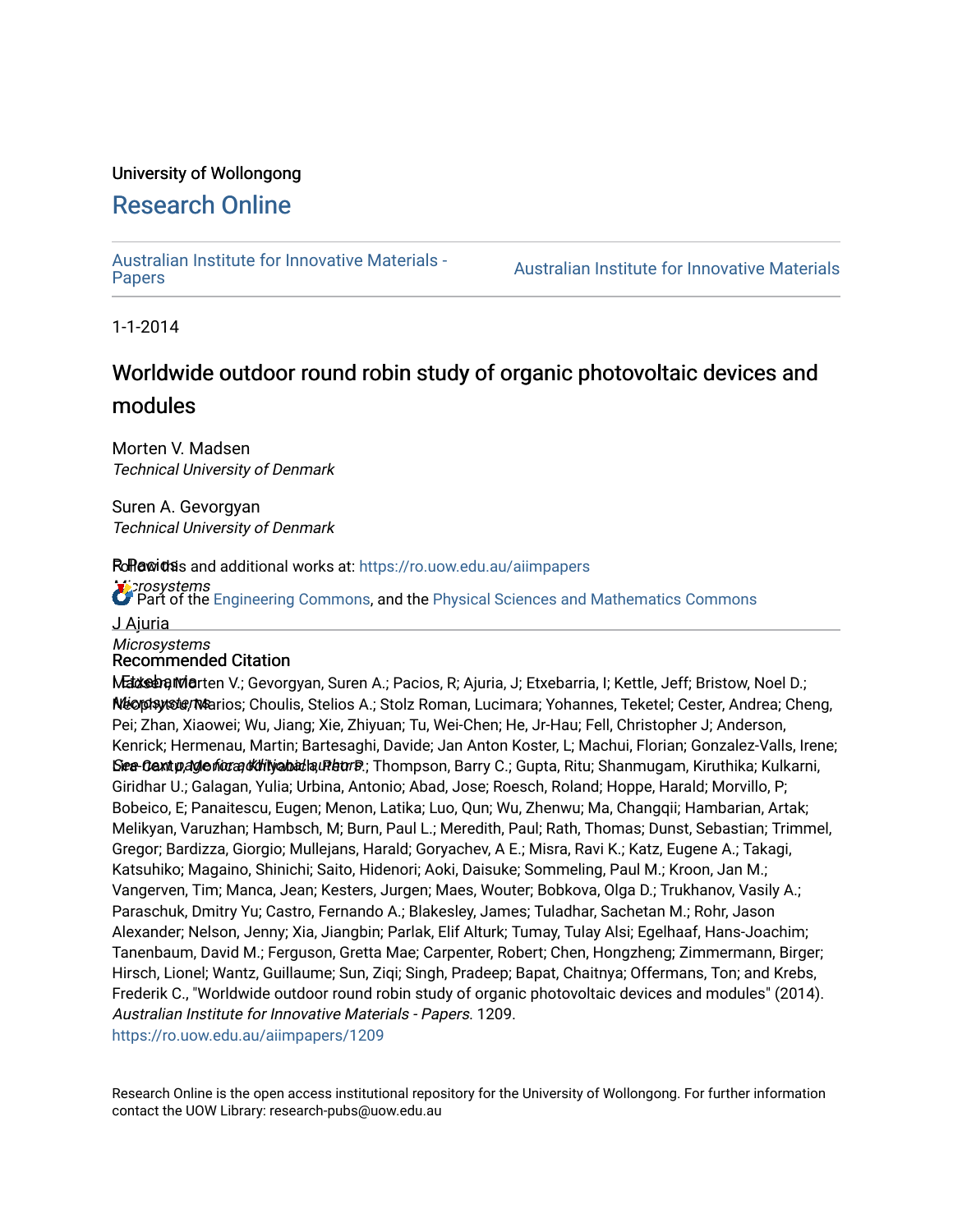# Worldwide outdoor round robin study of organic photovoltaic devices and modules

# Abstract

Accurate characterization and reporting of organic photovoltaic (OPV) device performance remains one of the important challenges in the field. The large spread among the efficiencies of devices with the same structure reported by different groups is significantly caused by different procedures and equipment used during testing. The presented article addresses this issue by offering a new method of device testing using "suitcase sample" approach combined with outdoor testing that limits the diversity of the equipment, and a strict measurement protocol. A round robin outdoor characterization of roll-to-roll coated OPV cells and modules conducted among 46 laboratories worldwide is presented, where the samples and the testing equipment were integrated in a compact suitcase that served both as a sample transportation tool and as a holder and test equipment during testing. In addition, an internet based coordination was used via plasticphotovoltaics.org that allowed fast and efficient communication among participants and provided a controlled reporting format for the results that eased the analysis of the data. The reported deviations among the laboratories were limited to 5% when compared to the Si reference device integrated in the suitcase and were up to 8% when calculated using the local irradiance data. Therefore, this method offers a fast, cheap and efficient tool for sample sharing and testing that allows conducting outdoor measurements of OPV devices in a reproducible manner.

### Keywords

devices, photovoltaic, organic, study, modules, robin, worldwide, round, outdoor

#### **Disciplines**

Engineering | Physical Sciences and Mathematics

### Publication Details

Madsen, M. V., Gevorgyan, S. A., Pacios, R., Ajuria, J., Etxebarria, I., Kettle, J., Bristow, N. D., Neophytou, M., Choulis, S. A., Stolz, L., Yohannes, T., Cester, A., Cheng, P., Zhan, X., Wu, J., Xie, Z., Tu, W., He, J., Fell, C. J., Anderson, K., Hermenau, M., Bartesaghi, D., Jan Anton Koster, L., Machui, F., Gonzalez-Valls, I., Lira-Cantu, M., Khlyabich, P. P., Thompson, B. C., Gupta, R., Shanmugam, K., Kulkarni, G. U., Galagan, Y., Urbina, A., Abad, J., Roesch, R., Hoppe, H., Morvillo, P., Bobeico, E., Panaitescu, E., Menon, L., Luo, Q., Wu, Z., Ma, C., Hambarian, A., Melikyan, V., Hambsch, M., Burn, P. L., Meredith, P., Rath, T., Dunst, S., Trimmel, G., Bardizza, G., Mullejans, H., Goryachev, A. E., Misra, R. K., Katz, E. A., Takagi, K., Magaino, S., Saito, H., Aoki, D., Sommeling, P. M., Kroon, J. M., Vangerven, T., Manca, J., Kesters, J., Maes, W., Bobkova, O. D., Trukhanov, V. A., Paraschuk, D. Yu., Castro, F. A., Blakesley, J., Tuladhar, S. M., Rohr, J. Alexander., Nelson, J., Xia, J., Parlak, E. Alturk., Tumay, T. Asli., Egelhaaf, H., Tanenbaum, D. M., Ferguson, G. Mae., Carpenter, R., Chen, H., Zimmermann, B., Hirsch, L., Wantz, G., Sun, Z., Singh, P., Bapat, C., offermans, T. & Krebs, F. C. (2014). Worldwide outdoor round robin study of organic photovoltaic devices and modules. Solar Energy Materials and Solar Cells, 130 281-290.

### Authors

Morten V. Madsen, Suren A. Gevorgyan, R Pacios, J Ajuria, I Etxebarria, Jeff Kettle, Noel D. Bristow, Marios Neophytou, Stelios A. Choulis, Lucimara Stolz Roman, Teketel Yohannes, Andrea Cester, Pei Cheng, Xiaowei Zhan, Jiang Wu, Zhiyuan Xie, Wei-Chen Tu, Jr-Hau He, Christopher J Fell, Kenrick Anderson, Martin Hermenau, Davide Bartesaghi, L Jan Anton Koster, Florian Machui, Irene Gonzalez-Valls, Monica Lira-Cantu, Petr P. Khlyabich, Barry C. Thompson, Ritu Gupta, Kiruthika Shanmugam, Giridhar U. Kulkarni, Yulia Galagan, Antonio Urbina, Jose Abad, Roland Roesch, Harald Hoppe, P Morvillo, E Bobeico, Eugen Panaitescu, Latika Menon, Qun Luo, Zhenwu Wu, Changqii Ma, Artak Hambarian, Varuzhan Melikyan, M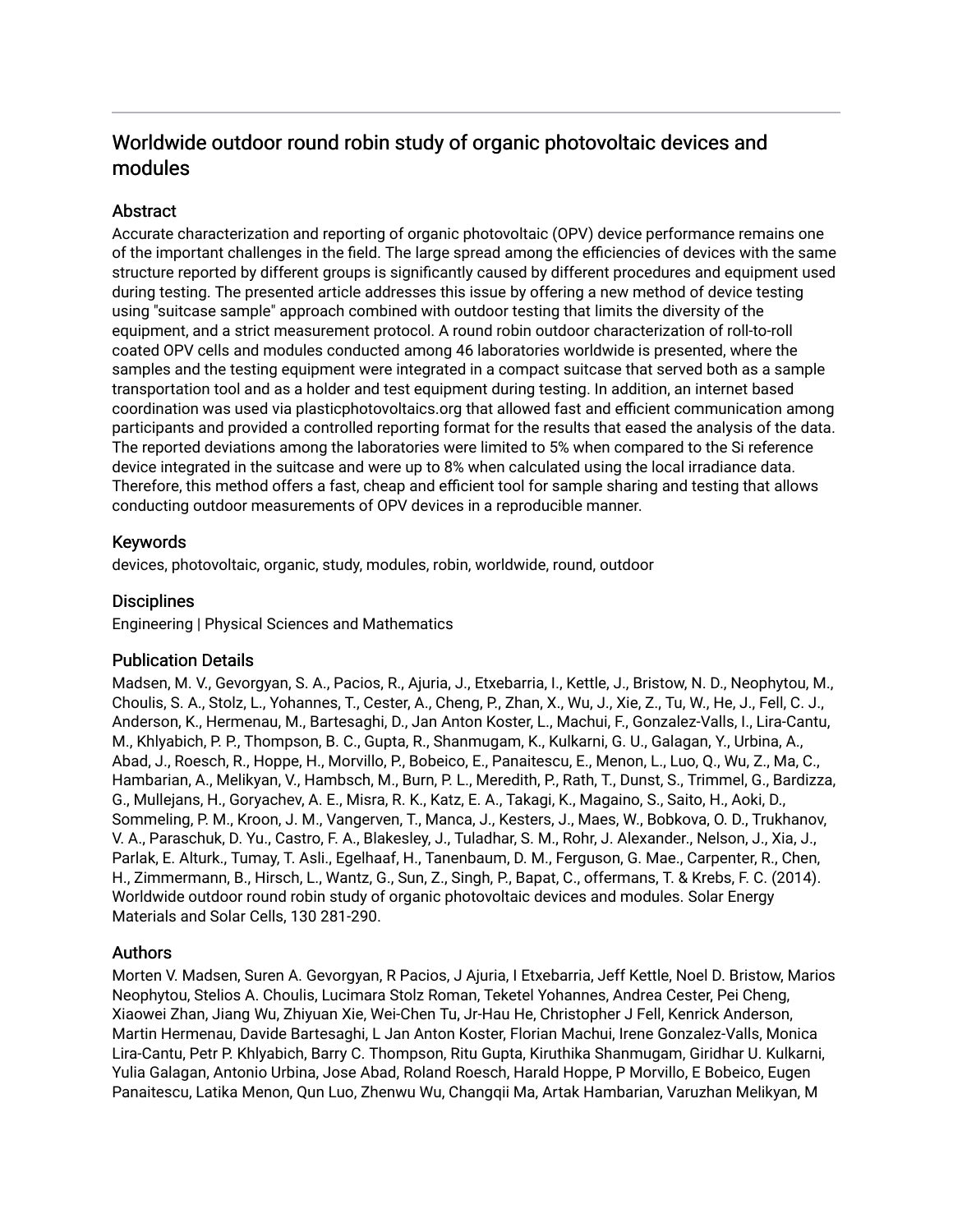Hambsch, Paul L. Burn, Paul Meredith, Thomas Rath, Sebastian Dunst, Gregor Trimmel, Giorgio Bardizza, Harald Mullejans, A E. Goryachev, Ravi K. Misra, Eugene A. Katz, Katsuhiko Takagi, Shinichi Magaino, Hidenori Saito, Daisuke Aoki, Paul M. Sommeling, Jan M. Kroon, Tim Vangerven, Jean Manca, Jurgen Kesters, Wouter Maes, Olga D. Bobkova, Vasily A. Trukhanov, Dmitry Yu Paraschuk, Fernando A. Castro, James Blakesley, Sachetan M. Tuladhar, Jason Alexander Rohr, Jenny Nelson, Jiangbin Xia, Elif Alturk Parlak, Tulay Alsi Tumay, Hans-Joachim Egelhaaf, David M. Tanenbaum, Gretta Mae Ferguson, Robert Carpenter, Hongzheng Chen, Birger Zimmermann, Lionel Hirsch, Guillaume Wantz, Ziqi Sun, Pradeep Singh, Chaitnya Bapat, Ton Offermans, and Frederik C. Krebs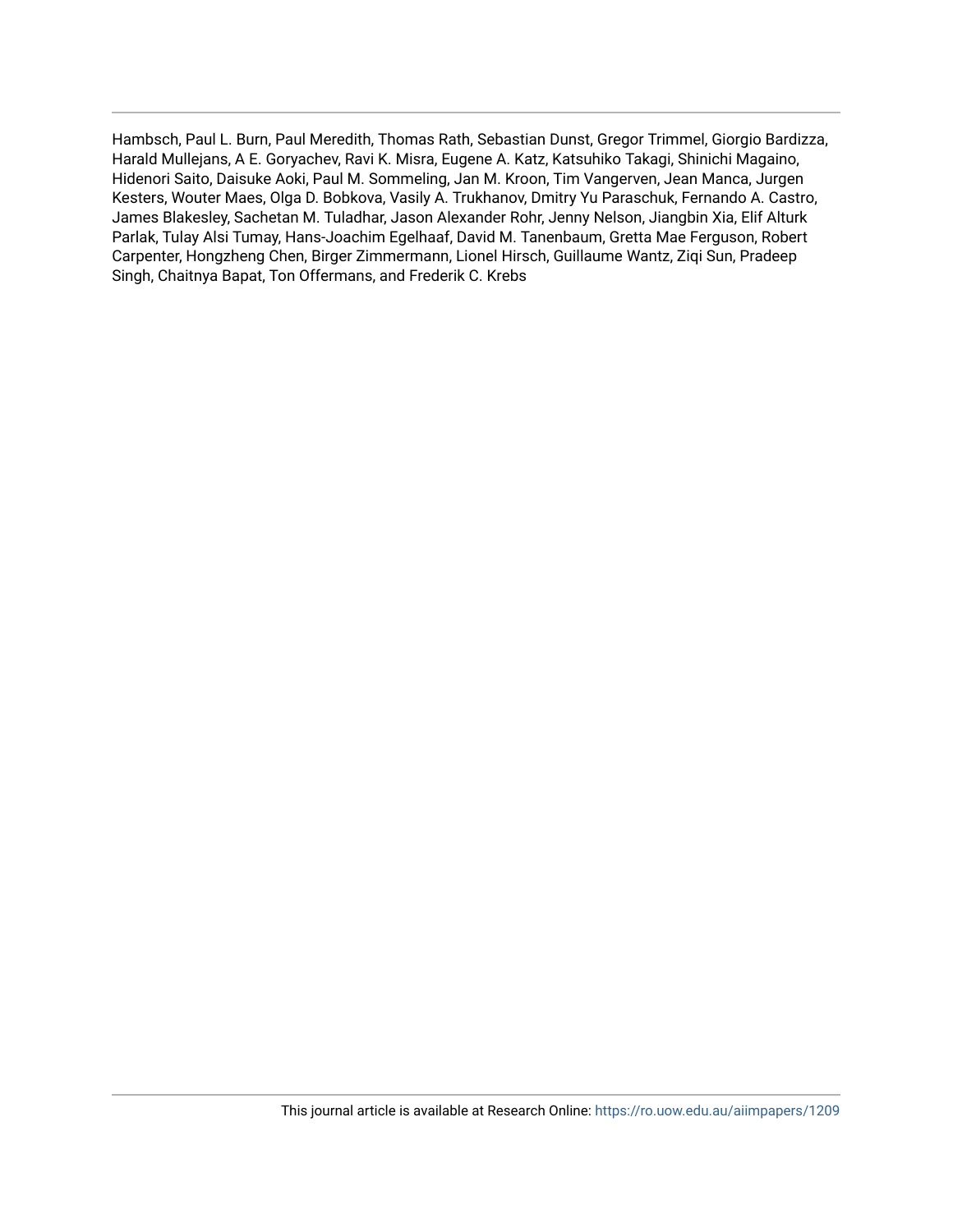# **Worldwide outdoor round robin study of organic photovoltaic devices and modules**

Morten V. Madsen<sup>a</sup>, Suren A. Gevorgyan,<sup>a</sup> R. Pacios<sup>b</sup>, J. Ajuria<sup>b</sup>, I. Etxebarria<sup>b</sup>, Jeff Kettle<sup>c</sup>, Noel D. Bristow<sup>c</sup>, Marios Neophytou<sup>d</sup>, Stelios A. Choulis<sup>d</sup>, Lucimara Stolz Roman<sup>e</sup>, Teketel Yohannes<sup>f</sup>, Andrea Cester<sup>g</sup>, Pei Cheng<sup>h</sup>, Xiaowei Zhan<sup>h</sup>, Jiang Wu<sup>i</sup>, Zhiyuan Xie<sup>i</sup>, Wei-Chen Tu<sup>j</sup>, Jr-Hau He<sup>j</sup>, Christopher J Fell<sup>k</sup>, Kenrick Anderson<sup>k</sup>, Martin Hermenau<sup>l</sup>, Davide Bartesaghi<sup>m,n</sup>, L. Jan Anton Koster<sup>m</sup>, Florian Machui<sup>o</sup>, Irene González-Valls<sup>p,ak</sup>, Monica Lira-Cantu<sup>p,ak</sup>, Petr P. Khlyabich<sup>q</sup>, Barry C. Thompson<sup>q</sup>, Ritu Gupta<sup>r</sup>, Kiruthika Shanmugam<sup>r</sup>, Giridhar U. Kulkarni<sup>r</sup>, Yulia Galagan<sup>s</sup>, Antonio Urbina<sup>t</sup>, Jose Abad<sup>t</sup>, Roland Roesch<sup>u</sup>, Harald Hoppe<sup>u</sup>, P. Morvillo<sup>v</sup>, E. Bobeico<sup>v</sup>, Eugen Panaitescu<sup>w</sup>, Latika Menon<sup>w</sup>, Qun Luo<sup>x</sup>, Zhenwu Wu<sup>x</sup>, Changqi Ma<sup>x</sup>, Artak Hambarian<sup>y</sup>, Varuzhan Melikyan<sup>y</sup>, M. Hambsch<sup>z</sup>, Paul L. Burn<sup>z</sup>, Paul Meredith<sup>z</sup>, Thomas Rath<sup>aa</sup>, Sebastian Dunst<sup>aa</sup>, Gregor Trimmel<sup>aa</sup>, Giorgio Bardizza<sup>ab</sup>, Harald Müllejans<sup>ab</sup>, A. E. Goryachev<sup>ac</sup>, Ravi K. Misra<sup>ac</sup>, Eugene A. Katz<sup>ac</sup>, Katsuhiko Takagi<sup>ad</sup>, Shinichi Magaino<sup>ad</sup>, Hidenori Saito<sup>ad</sup>, Daisuke Aoki<sup>ad</sup>, Paul M. Sommeling<sup>ae</sup>, Jan M. Kroon<sup>ae</sup>, Tim Vangerven<sup>af</sup>, Jean Manca<sup>af</sup>, Jurgen Kesters<sup>af</sup>, Wouter Maes<sup>af</sup>, Olga D. Bobkova<sup>ag</sup>, Vasily A.Trukhanov<sup>ag</sup>, Dmitry Yu. Paraschuk<sup>ag</sup>, Fernando A. Castro<sup>ah</sup>, James Blakesley<sup>ah</sup>, Sachetan M Tuladhar<sup>ai</sup>, Jason Alexander Röhr<sup>ai</sup>, Jenny Nelson<sup>ai</sup>, Jiangbin Xia<sup>aj</sup>, Elif Alturk Parlak<sup>al</sup>, Tülay Aslı Tumay<sup>al</sup>, Hans-Joachim Egelhaaf<sup>am</sup>, David M. Tanenbaum<sup>an</sup>, Gretta Mae Ferguson<sup>an</sup>, Robert Carpenter<sup>ao</sup>, Hongzheng Chen<sup>ap</sup>, Birger  $\rm{Zimmermann}^{aq}$ , Lionel Hirsch $\rm{^{ar}}$ , Guillaume Wantz $\rm{^{ar}}$ ,  $\rm{Ziq}$ i  $\rm{Sun}^{\rm{as}},$   $\rm{Prad}$ eep  $\rm{Sing}$ h $\rm{^{at}},$   $\rm{Chaitnya}$   $\rm{Bapat}^{\rm{at}},$ Ton Offermans<sup>au</sup>, and Frederik C. Krebs<sup>a</sup>

*<sup>a</sup>Department of Energy Conversion and Storage, Technical University of Denmark, Frederiksborgvej 399, 4000-Roskilde, Denmark*

*b IK4-IKERLAN. Microsystems. CIC-Microgune. E-20500. Arrasate-Mondragon. Spain*

*c School of Electronic Engineering, Bangor University, Dean St., Bangor, Gwynedd, LL57 1UT, UK.*

*<sup>d</sup>Molecular Electronics and Photonics Research Unit, Cyprus University of Technology, 45 Kitiou Kyprianou St., 3041 Limassol, Cyprus*

*<sup>e</sup>Physics Department, Federal University of Paraná (UFPR), CP 19044, 81531-990, Curitiba, PR, Brazil.*

*<sup>f</sup>Chemistry Department, Addis Ababa University, P. O. Box 1176, Addis Ababa, Ethiopia*

*<sup>g</sup>Department of Information Engineering – University of Padova, via Gradenigo 6B, 35131-Padova, Italy*

*<sup>h</sup>Department of Materials Science and Engineering, College of Engineering, Peking University, Beijing 100871, China*

*i*State Key Laboratory of Polymer Physics and Chemistry, Changchun Institute of Applied Chemistry, Chinese Academy of *Sciences, Changchun 130022, P. R. China*

*j Institute of Photonics and Optoelectronics & Department of Electrical Engineering, National Taiwan University, Taipei 10617, Taiwan*

*<sup>k</sup>CSIRO Energy Technology, PO Box 330, Newcastle NSW 2300, Australia*

*l Institut für Angewandte Photophysik, Technische Universität Dresden, George-Bähr-Straße 1, D-01069 Dresden, Germany <sup>m</sup>Photophysics and Optoelectronics,Zernike Institute for Advanced materials, Nijenborgh 4, NL-9747AG Groningen, The Netherlands*

*<sup>n</sup>Dutch Polymer Institute, P. O. Box 902, 5600AX Eindhoven, The Netherlands*

*o Institute Materials for Electronics and Energy Technology (i-MEET), Department of Material Science, University of Erlangen-Nuremberg, Martensstrasse 7, 91058 Erlangen, Germany*

*p p1ICN2 - Institut Catala de Nanociencia i Nanotecnologia, Campus UAB, 08193 Bellaterra (Barcelona), Spain*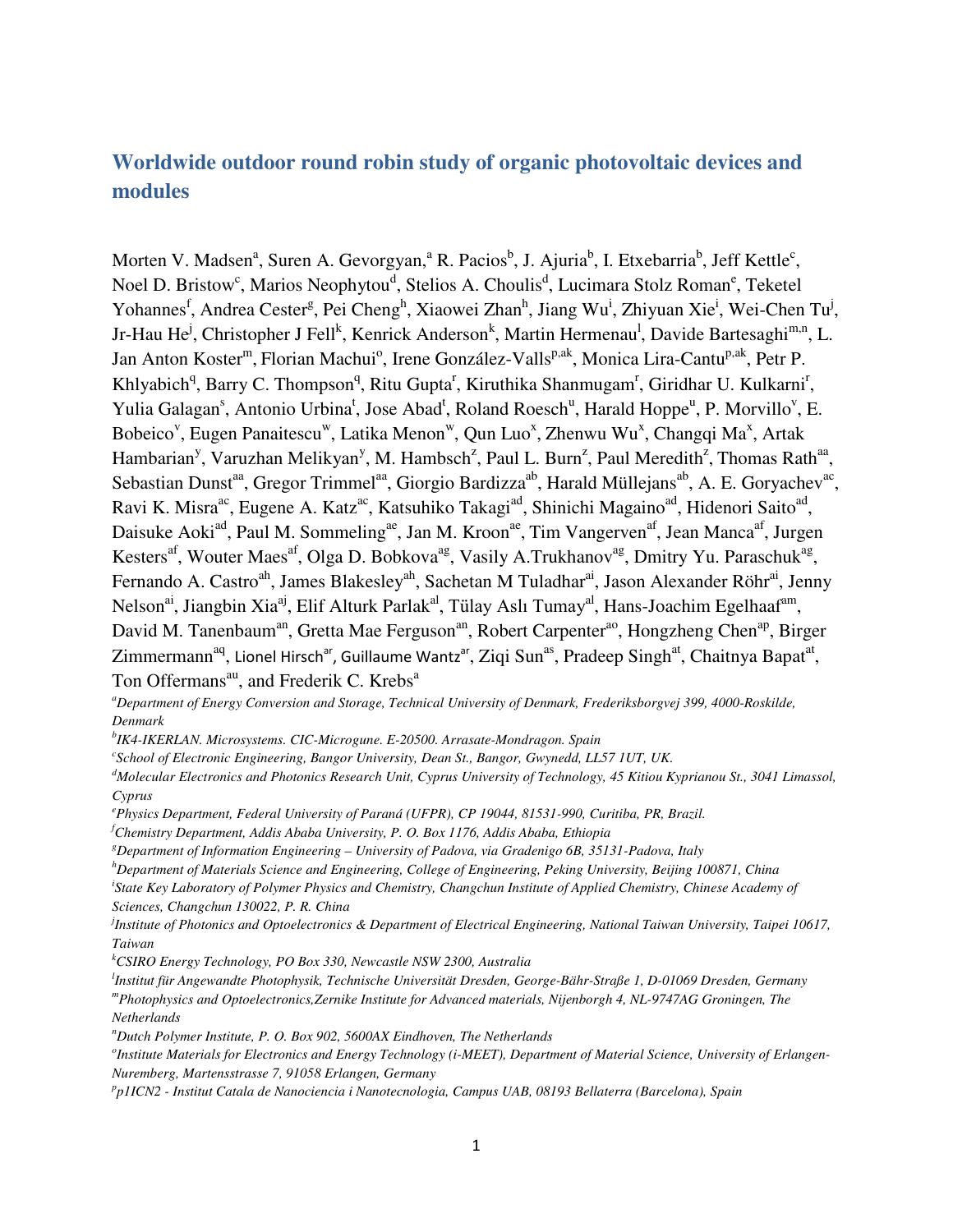*<sup>q</sup>Department of Chemistry and Loker Hydrocarbon Research Institute, University of Southern California, Los Angeles, CA 90089-1661,USA <sup>r</sup>Chemistry and Physics of Materials Unit and Thematic Unit on Nanochemistry, Jawaharlal Nehru Centre for Advanced Scientific Research, Jakkur, Bangalore 560064 India <sup>s</sup>Holst Centre - Solliance, P.O. Box 8550, 5605 KN Eindhoven, The Netherlands t Technical University of Cartagena, Plaza del Hospital 1, 30202 Cartagena, Spain u Institute of Physics, Ilmenau University of Technology, 98693 Ilmenau, Germany <sup>v</sup>ENEA, P.le E. Fermi 1, 80055 Portici (Napoli), Italy <sup>w</sup>Department of Physics, Northeastern University, Boston, MA 02115 <sup>x</sup>Printable Electronics Research Center, Suzhou Institute of Nanotech and Nanobionics, Chinese Academy of Sciences, Suzhou, Jiangsu 215123, China <sup>y</sup>Engineering Research Center (ERC), American University of Armenia (AUA),Armenia <sup>z</sup>Centre for Organic Photonics & Electronics, The University of Queensland, Brisbane, QLD 4072, Australia aaInstitute for Chemistry and Technology of Materials, Graz University of Technology, Stremayrgasse 9, 8010 Graz, Austria abEuropean Commission, Joint Research Centre, Institute for Energy and Transport, Renewable Energy Unit, European Solar Test Installation, Via E. Fermi 2749, I-21027 Ispra (VA), Italy acDepartment of Solar Energy and Environmental Physics, J. Blaustein Institutes for Desert Research, Ben-Gurion University of the Negev, 84990 Sede Boqer Campus, Israel adKanagawa Academy of Science & Technology, KSP West 6F, Sakato 3-2-1, Takatsu, Kawasaki, Kanagawa, Japan 213-0013 aeECN Solar Energy, Westerduinweg 3, 1755 LE Petten, The Netherlands afInstitute for Materials Research (IMO), Hasselt University, Wetenschapspark 1, B-3590 Diepenbeek, Belgium agInternational Laser Center and Faculty of Physics, M.V. Lomonosov Moscow State University, Moscow 119991, Russia ahMaterials Division, National Physical Laboratory, Hampton Road, TW11 0LW, Teddington, UK aiDepartment of Physics, Imperial College London, South Kensington, London, SW7 2AZ, UK ajCollege of Chemistry and Molecular Science, Wuhan University, Wuhan 430072, China akCSIC - Consejo Superior de Investigaciones Cientificas, ICN2 Building, Campus UAB ,08193 Bellaterra (Barcelona), Spain alTÜBİTAK Marmara Research Center, Chemistry Institute, 41470 Gebze, Kocaeli, Turkey amBELECTRIC OPV GmbH, Landgrabenstr. 94, 90443 Nürnberg, Germany anDepartment of Physics and Astronomy, Pomona College, 610 N. College Ave., Claremont, CA 91711, USA aoInside2Outside Ltd. Fenstanton, Cambridge UK apDepartment of Polymer Science & Engineering, Zhejiang University, Hangzhou 310027, China aqFraunhofer Institute for Solar Energy Systems ISE, Heidenhofstraße 2, 79110 Freiburg, Germany arUniversité de Bordeaux, Institut Polytechnique de Bordeaux, Laboratoire IMS, UMR CNRS 5218, 16 Avenue Pey Berland F-33607 Pessac (France) asInstitute for Superconducting and Electronic Materials, Australian Institute for Innovative Materials, University of Wollongong, North Wollongong, NSW 2500, Australia atPrint and Media Technology, TU Chemnitz, Reichenhainer Straße 70, 09126 Chemnitz, Germany auCSEM Muttenz, Tramstrasse 99, CH-4132 Muttenz, Switzerland*

#### **Abstract**

Accurate characterization and reporting of organic photovoltaic (OPV) device performance remains one of the important challenges in the field. The large spread among the efficiencies of devices with the same structure reported by different groups is significantly caused by different procedures and equipment used during testing. The presented article addresses this issue by offering a new method of device testing using "suitcase sample" approach combined with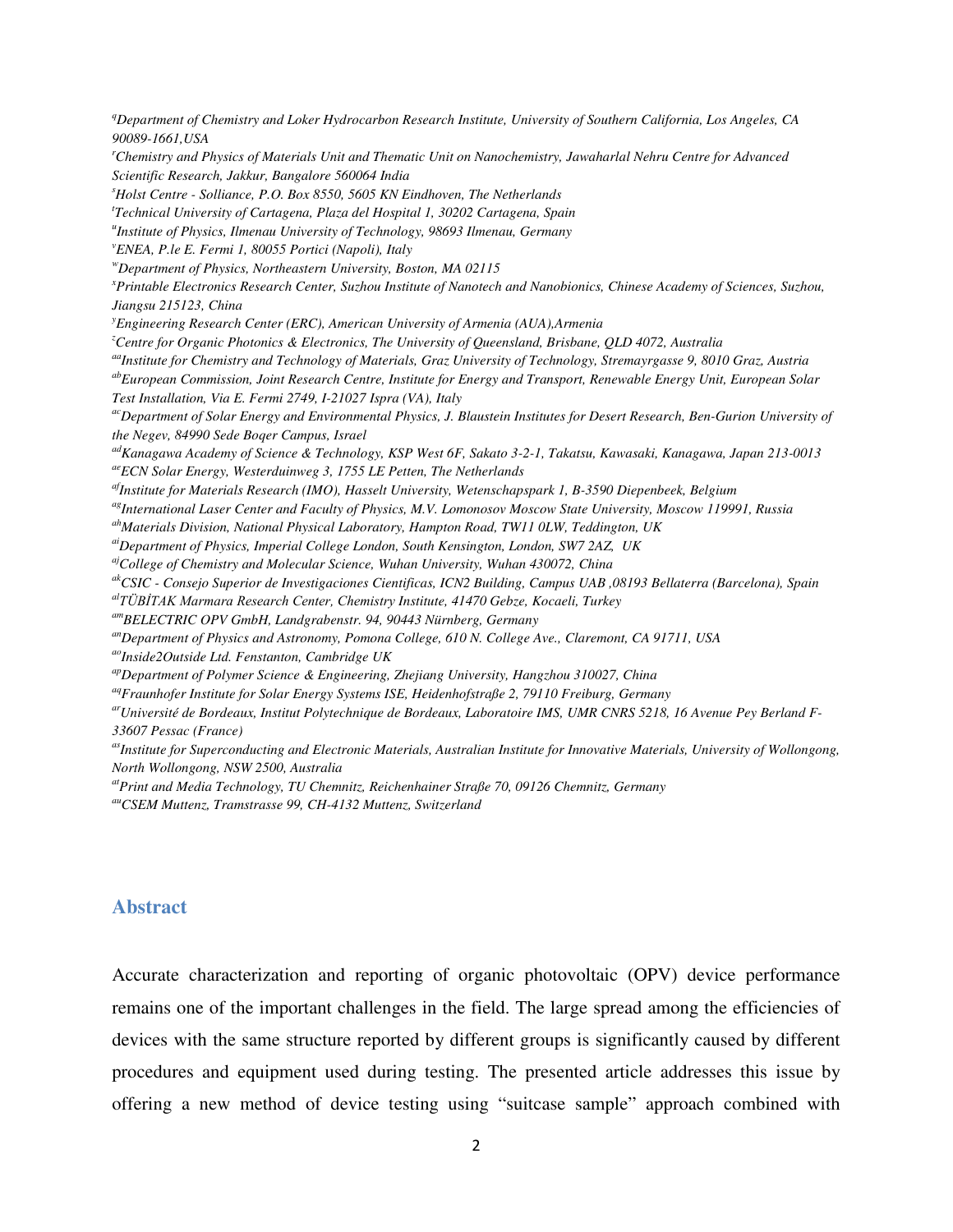outdoor testing that limits the diversity of the equipment, and a strict measurement protocol. A round robin outdoor characterization of roll-to-roll coated OPV cells and modules conducted among 46 laboratories worldwide is presented, where the samples and the testing equipment were integrated in a compact suitcase that served both as a sample transportation tool and as a holder and test equipment during testing. Additionally, an internet based coordination was used via plasticphotovoltaics.org that allowed fast and efficient communication among participants and provided a controlled reporting format for the results that eased the analysis of the data. The reported deviations among the laboratories were limited to 5 % when compared to the Si reference device integrated in the suitcase and were up to 8 % when calculated using the local irradiance data. Therefore, this method offers a fast, cheap and efficient tool for sample sharing and testing that allows conducting outdoor measurements of OPV devices in a reproducible manner.

*Keywords: OPV, round robin, interlaboratory study, worldwide coverage, organic photovoltaic, web based reporting, efficiency reporting*

# **Introduction**

12 % record efficiency [1] is the number that represents the organic photovoltaic (OPV) technology today. However, in the OPV community today, the constantly reported efficiencies of different OPV technologies are scattered along a wide scale with an average performance much below the current record efficiency [2-3] creating concerns whether the technology is mature for industrialization. Besides the challenges of reproducible manufacturing of the devices, the large spread in the reported efficiencies is often generated by the inaccuracy of testing procedure. Given the costly and time consuming process of device performance certification at accredited laboratories, many researchers choose to test their device in their own laboratories using the equipment on hand and procedures attuned to the equipment and device architectures. Since OPVs are sensitive towards the testing conditions, the reported results are linked to the local testing procedures and thus, become irreproducible in other laboratories. Therefore, the field is in need of common testing procedures and protocols (for example according to International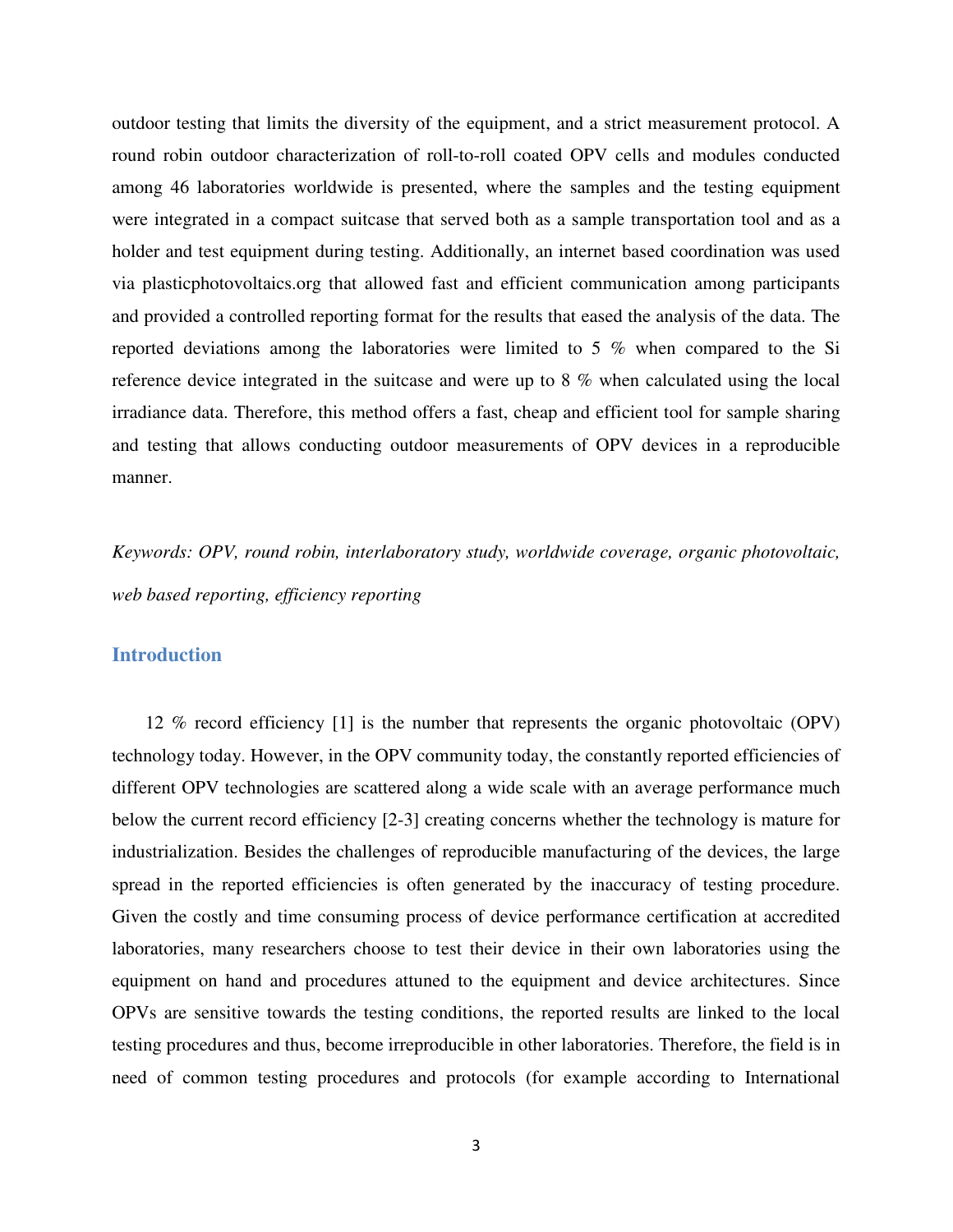Electrotechnical Commission standards) that can allow more harmonized procedures and can deliver reproducible results. This issue is currently one of the primary focuses within the OPV topic in the Project of European Research Infrastructure (SOPHIA) and the European Energy Research Alliance (EERA).

One of the best techniques for establishing common testing methods is the round robin or interlaboratory study, where the set of test samples is shared among a number of laboratories and testing and intercomparison are performed [4-11]. A round robin is a useful tool that allows reaching consensus on best practices for both designing device architectures, utilizing the most suitable test equipment, and creating common test protocols. Within the OPV field, a number of different round robin studies have already been presented for both initial power output [12-14] and lifetime [15-18] measurements, which addressed the issue of large spread of data among different laboratories.

While many lessons have been learned this article presents a new characterization method for photovoltaic devices that involves an innovative approach of "suitcase samples". The samples are integrated in a special compact suitcase that provides sample protection and at the same time allows easy transport, mounting, electric contacting, and testing of the samples with virtually no use of external equipment and therefore, allows sample sharing and round robin characterization using low cost tools and equipment. The method was tested in an outdoor round robin study conducted for roll-to-roll produced OPVs among 45 laboratories (+ 1 coordinator) worldwide. To cover such large scale study, an internet based coordination was used. A website infrastructure was created to allow central coordination and communication between all the laboratories, transportation of the samples, and reporting of the results in a controlled format. The manuscript describes in detail the sample development, the web based coordination process and the control of the reporting procedures. It further analyzes the results of the measurements and discusses the advantages and shortcomings of the new method.

# **Experimental**

*Sample and Suitcase Preparation:*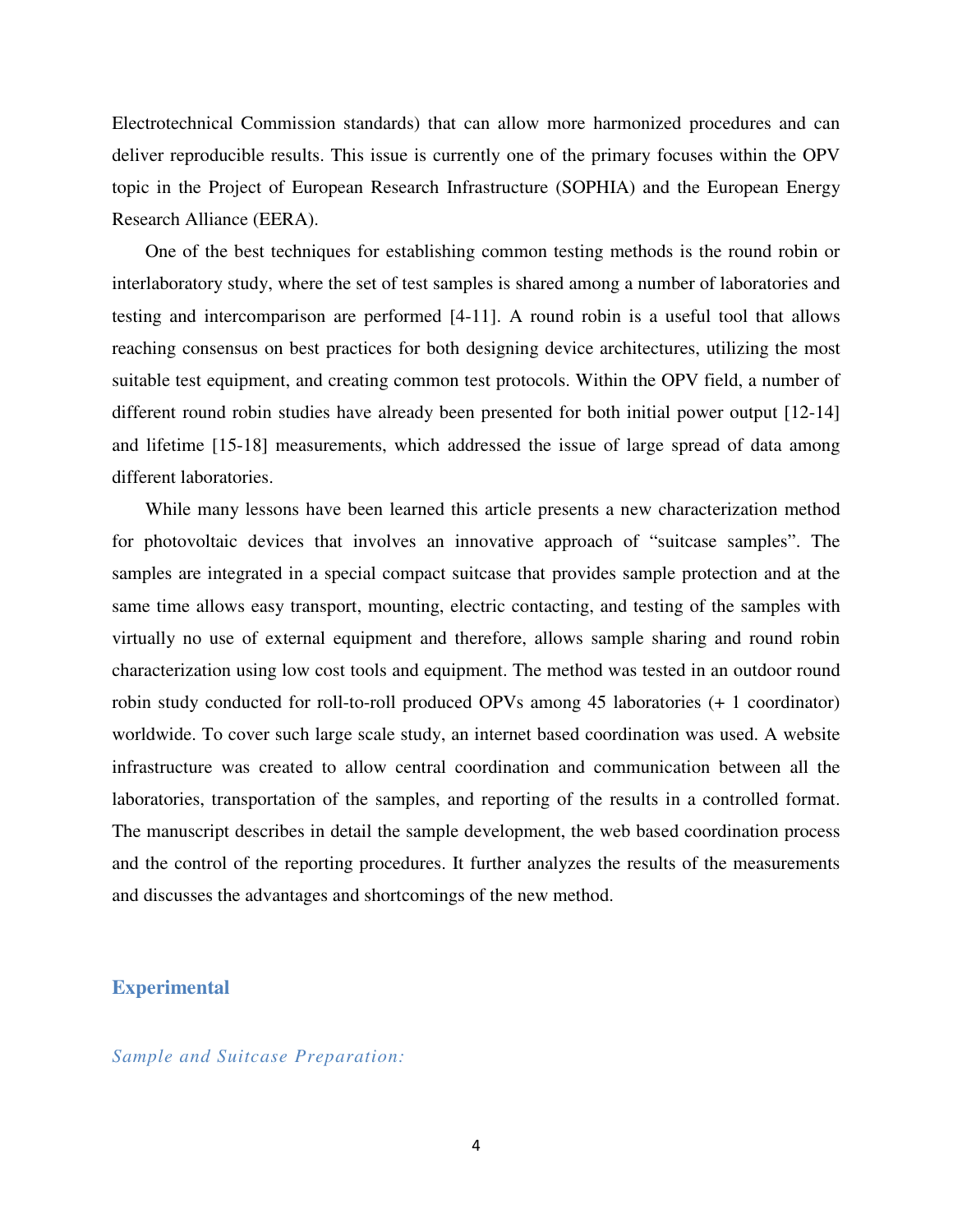Roll-to-roll coated OPV modules produced at the Technical University of Denmark (DTU) were used for the tests. The devices had an ITO free structure of Ag grid/PEDOT:PSS/ZnOx/P3HT:PCBM/PEDOT:PSS/Ag grid/PET substrate. The two PEDOT:PSS layers on both sides have different chemical alterations and therefore have different energetic levels. The devices were encapsulated using flexible Amcor packaging barrier foil and epoxy adhesive (DELO LP655) and fixed on a rigid platform. The device terminals were connected to easily accessible electric plugs as shown in figure 1. Three sample designs were used with correspondingly serially connected 1, 3 and 6 stripes of solar cells in each module. The terminals of the modules were additionally sealed by epoxy to prevent the diffusion of oxygen or water inside the device. Si photovoltaic modules were additionally used as references. A thermocouple was glued on the backside of one of the OPV samples for temperature measurements. Table 1 shows the ID and the average performance of the samples (together with standard deviations) tested under solar simulator in DTU with the sample temperatures set close to 60  $\degree$ C and the light intensity calibrated to 1 sun using photodiode with a KG5 filter. Such calibration provides good accuracy for P3HT:PCBM devices, but not for the Si module and therefore, significantly lower values were obtained for Si compared to AM1.5G. This, however, is not critical, since the same conditions were used for post-ageing measurements to record any changes. Figure  $S1 - S4$  in the supporting material additionally shows typical IV curves for each type of sample.

Table 1: Description and the average performance of the different samples. The values represent the average of four samples tested under solar simulator with light intensity close to 1 sun and sample temperature of 60 $\degree$ C.

| Sample ID | Description               | Active Area $(cm2)$ | $V_{oc}$ [V] | $I_{sc}$ [mA] | FF [%]     | PCE $[%]$  |
|-----------|---------------------------|---------------------|--------------|---------------|------------|------------|
|           |                           |                     | $(STD\% )$   | $(STD\% )$    | $(STD\% )$ | $(STD\% )$ |
| Cell 1    | OPV module with 3 stripes | 21.32               | 1.52(2.3)    | 33.3(10)      | 57(3.2)    | 1.35 (13)  |
| Cell 2    | OPV cell with 1 stripe    | 6.9                 | 0.54(1.4)    | 38.8(3.6)     | 52(5.1)    | 1.58 (5.5) |
| Cell 3    | OPV module with 6 stripes | 67                  | 2.93(1.1)    | 56.9(4.7)     | 52(4)      | 1.3(5.7)   |
| Cell 4    | Si reference module       | 47.4                | 4.14(0.5)    | 160(0.4)      | 72(1)      | 10.1(0.8)  |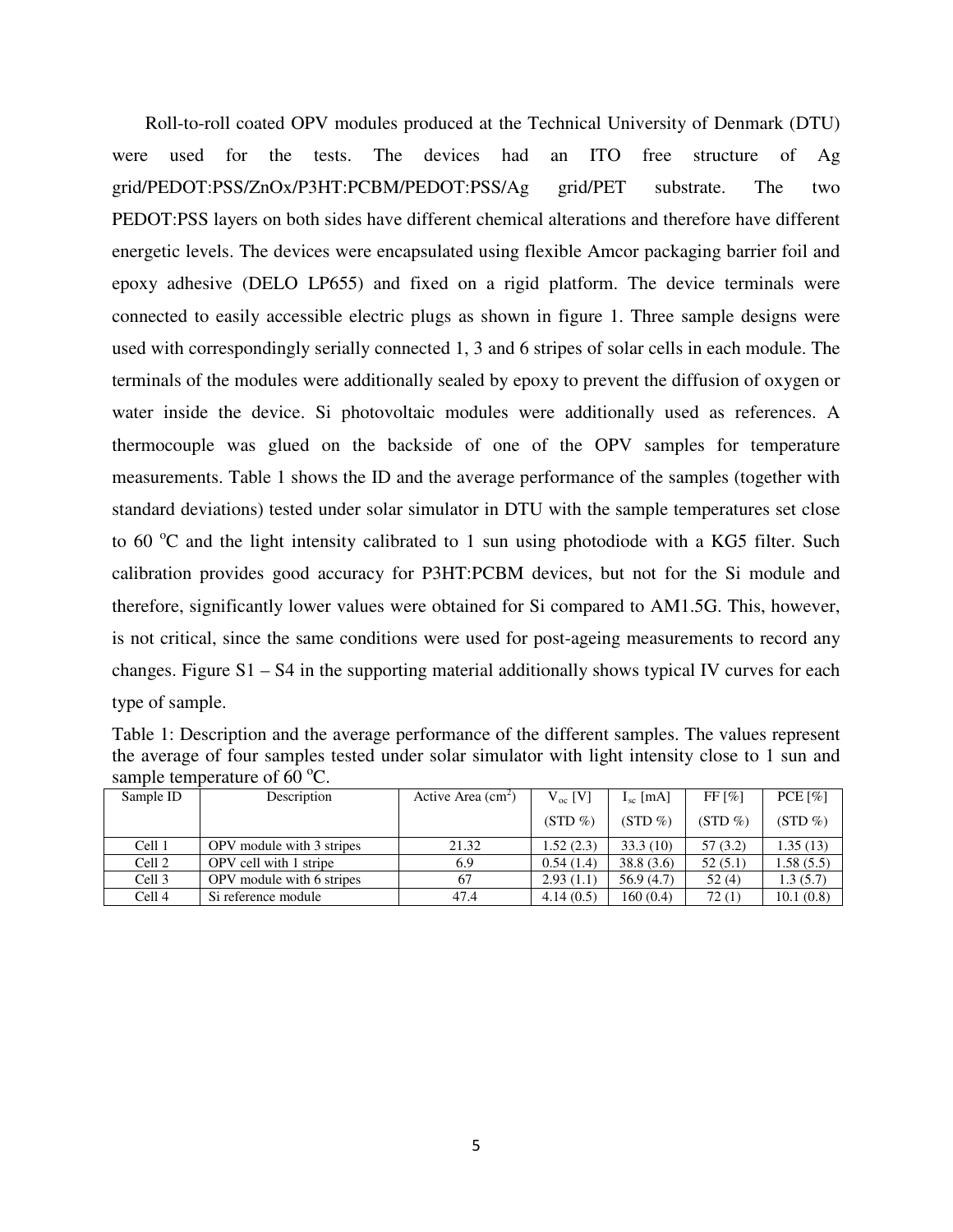

Figure 1: Three OPV modules and one Si reference module fixed on a rigid platform

The compact suitcase (36 x 29 x 17 cm) used for sample transportation was customized to serve also as a sample holder during testing. Figures 2(a-e) demonstrate the mounting of the sample platform both inside the suitcase (for transportation) and on top of the suitcase (for testing). Both the platform and the lid contained integrated magnets to allow easy fixing of the platform inside the lid (figure 2a) and on top (figure 2 b and c). The threaded rod allowed fixing of the angle of the lid at a certain position. The "angle adjustment tube" easily mounts on the platform and allows for determination of the angle for direct incidence of sun irradiation (figure 2 d and e). Figure 2a also shows the components provided in the suitcase, such as the multimeter for measuring open circuit voltage  $V_{oc}$ , short circuit current  $I_{sc}$  and temperature of the samples, cables for electrical measurements and an angle measuring scale.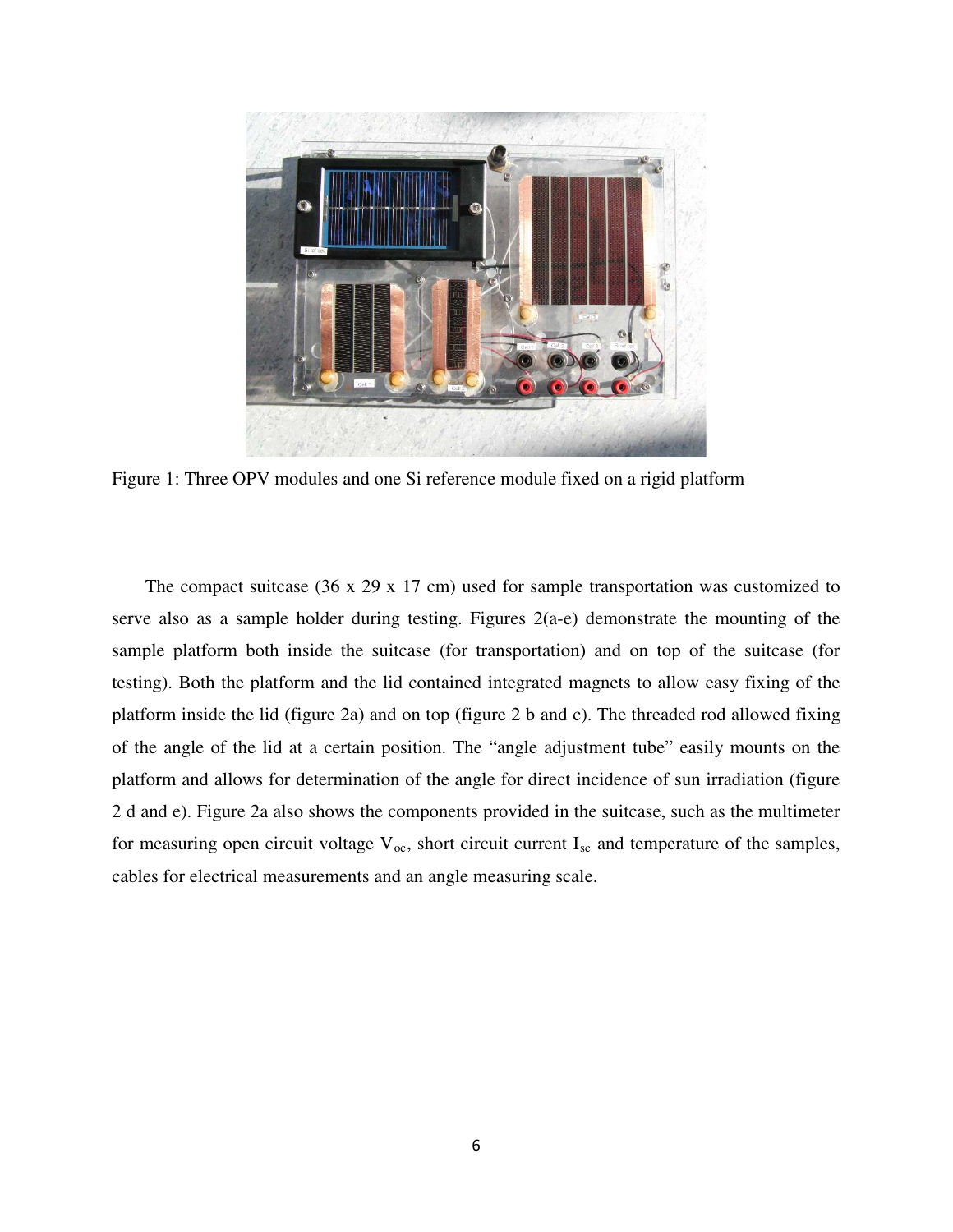

Figure 2: a) General view of the suitcase and its content, b) mounting of the sample platform on top of the suitcase, c) adjusting the angle of the lid via a rod with a thread, d) adjusting the angle to sun altitude and e) measuring the angle.

#### *Measurement Procedures:*

The suitcase contained a copy of the detailed protocol (also made available at the round robin website) describing the testing procedure of the samples and the reporting of the data. The protocol contained detailed instructions on setting up the samples, soaking the samples under light for 30 minutes followed by performance testing. The experimenter was recommended to perform both full I-V testing (depending on locally available equipment) and measure  $I_{sc}$  and  $V_{oc}$ of each sample using the provided multimeter. The Si reference device was used both as a test sample and as a reference for irradiance. The experimenter was also recommended to use local sensors (if available) to record the local irradiance level. The temperature of the samples was recorded via the thermocouple attached to one of the samples and the multimeter. 5 measurements for each parameter of each cell were required. Reporting of the results was done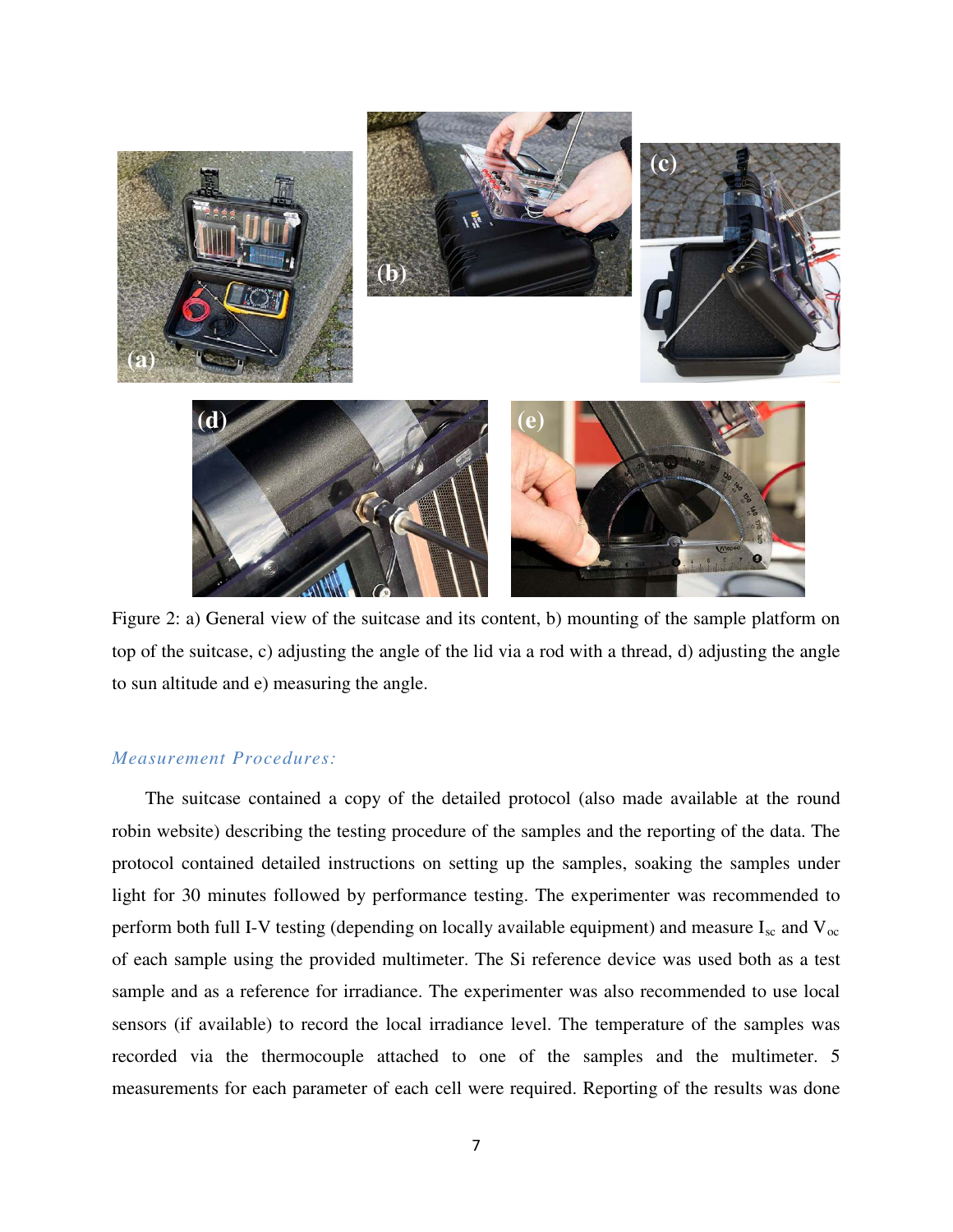via the electronic form set up on the website. A copy of the original protocol is provided in the supporting document (S2). The website used for coordination and data reporting is described in the supporting document (S6).

#### *Participating laboratories:*

The participants were originally recruited at the International Summit on OPV Stability (ISOS-5). The studies were additionally advertised at http://plasticphotovoltaics.org/roundrobin and a few participants were engaged this way. Finally a number of laboratories were contacted directly in an attempt to fill out the world-map. The finalized list of participants can be seen in table 2 and the geographic location in the map in figure 3. To carry out the round robin among such a large number of participants within a reasonable time, four identical suitcases were circulated at the same time in four loops. Certain labs (marked blue in the map in figure 3) volunteered to perform more than one test. Due to time constrains, however, each participant eventually received the samples only once.

|                         | University / organisation        | <b>Contact person</b>     | <b>Country</b> |
|-------------------------|----------------------------------|---------------------------|----------------|
| $\mathbf{1}$            | <b>Belelectric</b>               | Hans-Joachim Egelhaaf     | Germany        |
| $\overline{2}$          | Ben-Gurion University of Negev   | Eugene Katz               | Israel         |
| $\mathfrak z$           | CEA-INES OPV group               | Matthieu Manceau          | France         |
| $\overline{\mathbf{4}}$ | Cin2                             | Monica Lira Cantu         | Spain          |
| 5                       | <b>CSEM</b>                      | Ton Offermans             | Switzerland    |
| 6                       | <b>ECN</b>                       | Jan M. Kroon              | Netherlands    |
| 7                       | <b>ENEA</b>                      | Pasquale Morvillo         | Italy          |
| 8                       | University of Erlangen-Nuremberg | Florian Machui            | Germany        |
| $\overline{9}$          | Inside2Outside                   | Robert Carpenter          | England        |
| 10                      | <b>IAPP</b>                      | Martin Hermenau           | Germany        |
| 11                      | <b>IKERLAN</b>                   | Roberto Pacios            | Spain          |
| 12                      | Ilmenau                          | <b>Roland Roesch</b>      | Germany        |
| 13                      | <b>Imperial College</b>          | Sachetan Tuladhar         | England        |
| 14                      | $\overline{\text{IMS}}$          | Guillaume Wantz           | France         |
| 15                      | Fraunhofer ISE                   | Birger Zimmermann         | Germany        |
| 16                      | Joint Research Centre            | Giorgio Bardizza          | Italy          |
| 17                      | <b>KAST</b>                      | Katsuhiko Takagi          | Japan          |
| 18                      | Cyprus University of Technology  | Marios Neophytou          | Cyprus         |
| 19                      | NPL                              | Fernando Araujo de Castro | England        |
| 20                      | National Taiwan University       | Jr-Hau He                 | Taiwan         |
| 21                      | Northearstern Univeristy         | Latika Menon              | <b>USA</b>     |
| 22                      | Pomona College                   | Gretta Mae Ferguson       | <b>USA</b>     |
| 23                      | University of Groningen          | L. Jan Anton Koster       | Netherlands    |
| 24                      | <b>Bangor University</b>         | Jeff Kettle               | Wales          |
| $\overline{25}$         | Siano                            | Changqi Ma                | China          |
| 26                      | <b>Holst Centre</b>              | Yulia Galagan             | Netherlands    |
| 27                      | TU Chemnitz                      | Chaitanya Bapat           | Germany        |
| 28                      | Graz University of Technology    | <b>Thomas Rath</b>        | Austria        |
| 29                      | University Hasselt               | Jean Manca                | Belgium        |
| 30                      | Tübitak                          | Elif Alturk Parlak        | Turkey         |

Table 2: The full list of the participants in the study.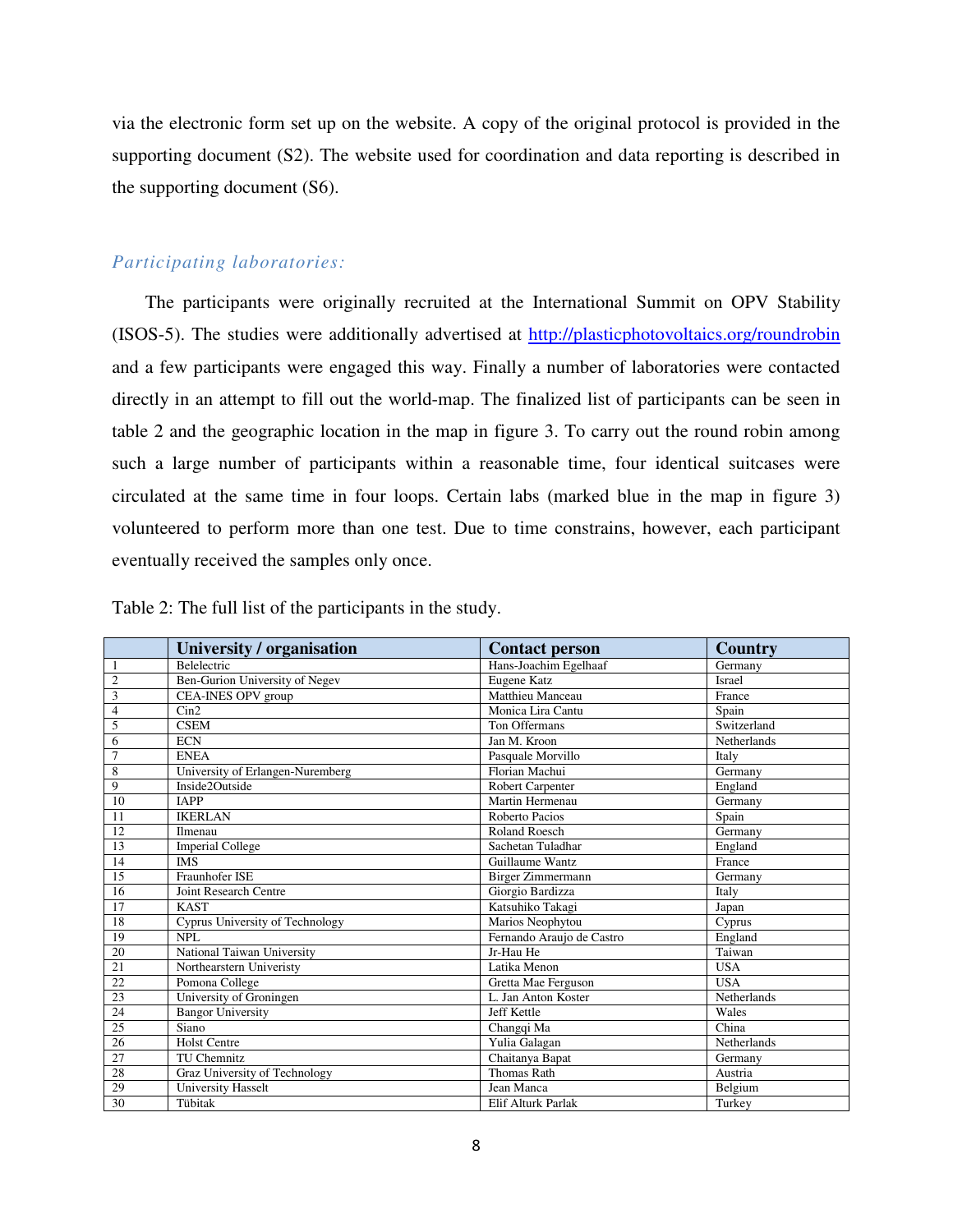| 31 | University of Wollongong                                 | Zigi Sun                         | Australia |
|----|----------------------------------------------------------|----------------------------------|-----------|
| 32 | University of Southern California                        | <b>Barry Thompson</b>            | USA.      |
| 33 | Wuhan University                                         | Jiangbin Xia                     | China     |
| 34 | American University of Armenia                           | Artak Hambarian                  | Armenia   |
| 35 | The University of Queensland                             | Mike Hambsch                     | Australia |
| 36 | Jawaharlal Nehru Centre for Advanced Scientific Research | Giridhar U. Kulkarni             | India     |
| 37 | <b>CSIRO Energy Technology</b>                           | Chris Fell                       | Australia |
| 38 | International Laser Center & Faculty of Physics,         | Dmitry Paraschuk                 | Russia    |
|    | M.V.Lomonosov Moscow State University                    |                                  |           |
| 39 | Federal University of Paraná                             | Lucimara Stolz Roman             | Brazil    |
| 40 | Technical University of Cartagena                        | Antonio Urbina                   | Spain     |
| 41 | Addis Ababa University                                   | <b>Teketel Yohannes</b>          | Ethiopia  |
| 42 | Changchun Institute of Applied Chemistry                 | Zhiyuan Xie                      | China     |
| 43 | Department of Polymer Science and Engineering, Zhejiang  | Hongzheng Chen                   | China     |
|    | University                                               |                                  |           |
| 44 | Peking University                                        | Xiaowei Zhan                     | China     |
| 45 | Dipartimento di Ingegneria dell Informazione, Universita | Andrea Cester                    | Italy     |
|    | di Padova                                                |                                  |           |
| 46 | Technical University of Denmark (Coordinator)            | Morten V. Madsen/Suren Gevorgyan | Denmark   |



Figure 3: The flags in the google map correspond to the locations of the 46 participants. Blue colored locations were the sites intended for multiple measurements.

# **Results and Discussion**

# *Logistics*

Four loops were organized among 45 laboratories with four suitcases circulating in parallel. Figure 4 presents the map with the tracking lines of the suitcase routes and a table with the numbers of laboratories in each loop and the total time of measurements. While 2 weeks was originally set for testing and transportation for each participant the actual average time reached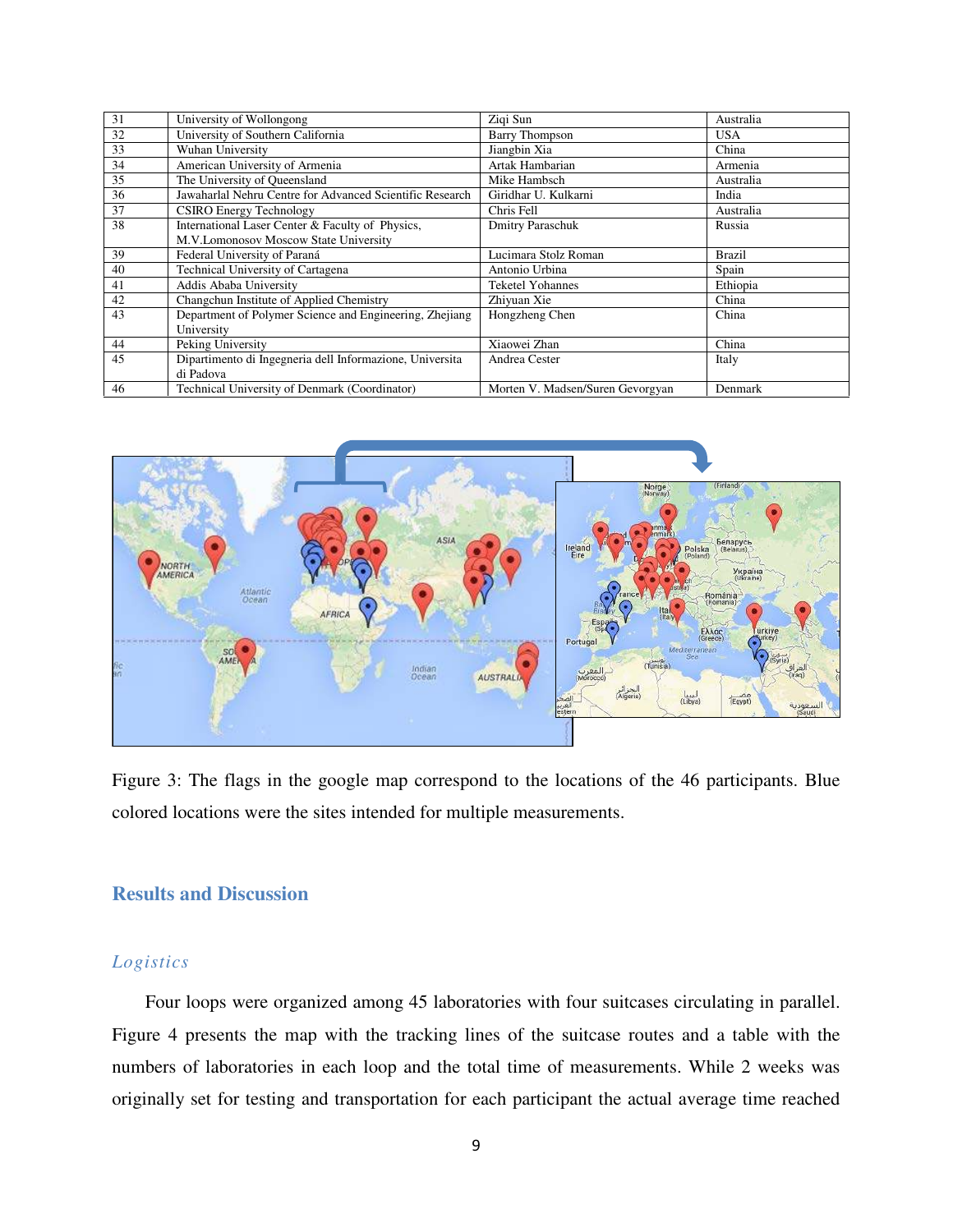3.5 weeks and the total test period lasted around 10 months. Such an extension was mainly caused by custom clearance procedures at the country borders, especially when the suitcase was traveling across continents. Express services were used to accelerate the transportation. However, it was later discovered that using regular posting service did not require slow and expensive custom clearances and therefore had a much better result.



| Suitcase ID (line color) | <b>Number of participants</b> | Total time of testing (days) |
|--------------------------|-------------------------------|------------------------------|
| $S1$ (Blue)              |                               | 232                          |
| $S2$ (Red)               |                               | 310                          |
| S3 (Green)               | 10                            | 259                          |
| S <sub>4</sub> (Pink)    |                               | 309                          |

Figure 4: The routes of the four suitcases. The table below shows the number of participants and total time of experiments for each loop.

While 6 of the participants had to perform the measurements in a cloudy day with no direct sunlight, in most cases a clear sky measurement was achieved. Although the "cloudy" measurements gave a good insight on the linearity of the devices versus the irradiance, the overall deviations were somewhat larger and therefore these data were not taken into account during the calculation of the average performance. Additionally, in some cases the testing was performed under unusual conditions, such as at 3000 m elevation in Armenia or at  $-15$  °C air temperature in Russia, the former not having significant effect on data deviations, while the latter resulting in reduced performance of the OPVs compared to the Si reference device. The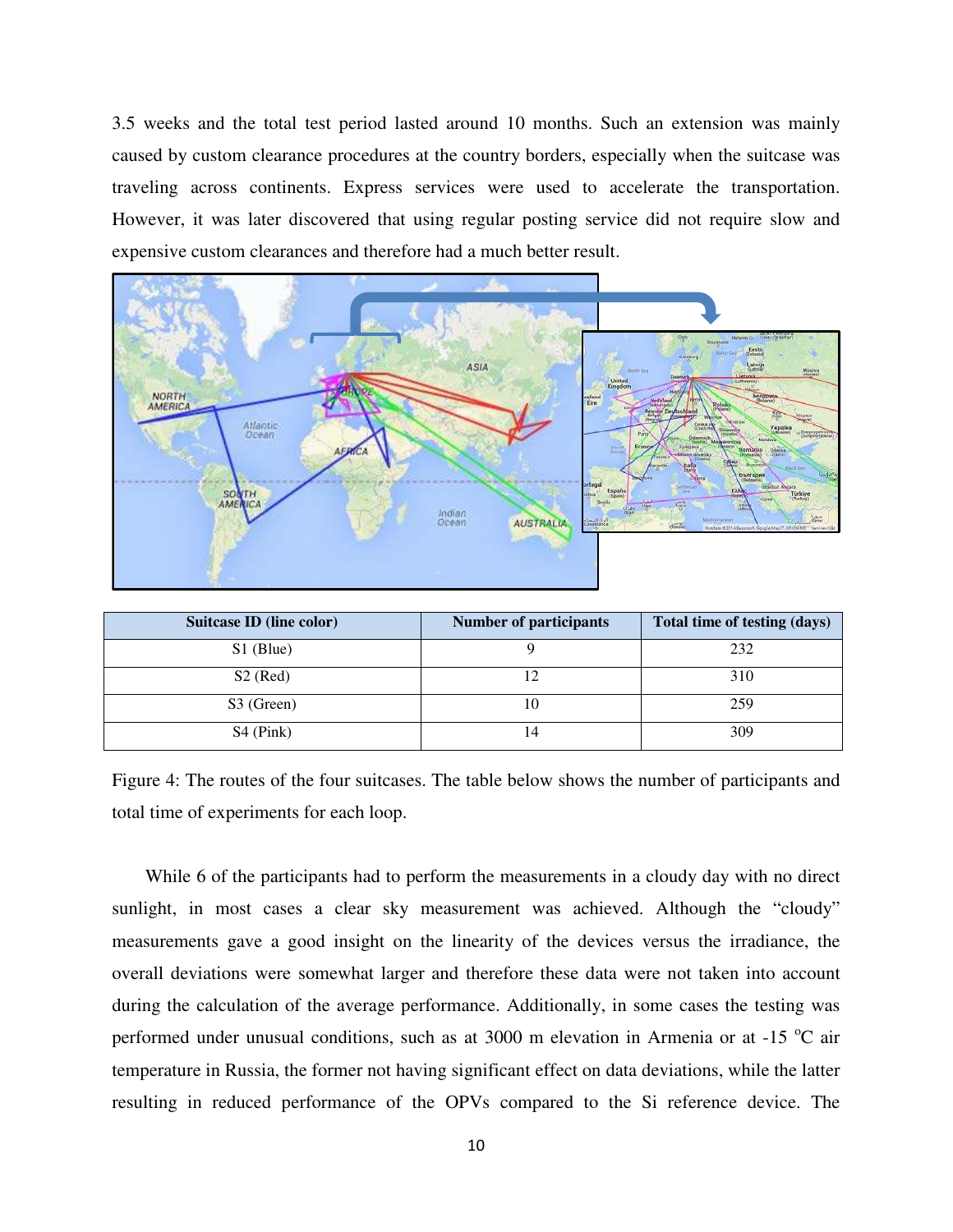participants were also recommended to perform the testing as close to noon time as possible, to reduce the spectral mismatch effects of sunlight.

#### *Degradation and failure of samples*

The samples were tested before and after the experiments at the host laboratory (DTU) to record possible degradation effects during transportation and tests. Figure 5 shows the performance of all the samples after the experiments, normalized to the initial values. Three out of twelve OPV samples showed degradation (marked with black circle in figure 5) caused mostly by the drop of fill factor FF, but for some also by  $V_{\text{oc}}$  and  $I_{\text{sc}}$ . However, for the cell 3 in the suitcase 4 the lower FF was recorded only at the laboratory of origin upon return, while the actual round robin measurements did not show patterns of degradation. Since the encapsulation of devices was entirely automated (made by R2R machinery), which secures good reproducibility of lifetimes, the reason of degradation was assigned to the sealing of the device terminals, which was performed manually and possibly imperfect in some cases, resulting in diffusion of oxygen and water inside the barrier, which is a common failure mechanism as was reported earlier [18-19]. Visual inspection of the samples did not reveal any failures. The reported measurements that showed degradation patterns were not used in the calculations of the average performance.

Some of the participants additionally reported a weak contact of the terminal of cell 1 in suitcase 3, which was resolved by pressing on the contact. Detachment of the thermocouple from the back of the samples was also recorded. The issue was resolved by re-attaching of the sensor with new epoxy adhesive.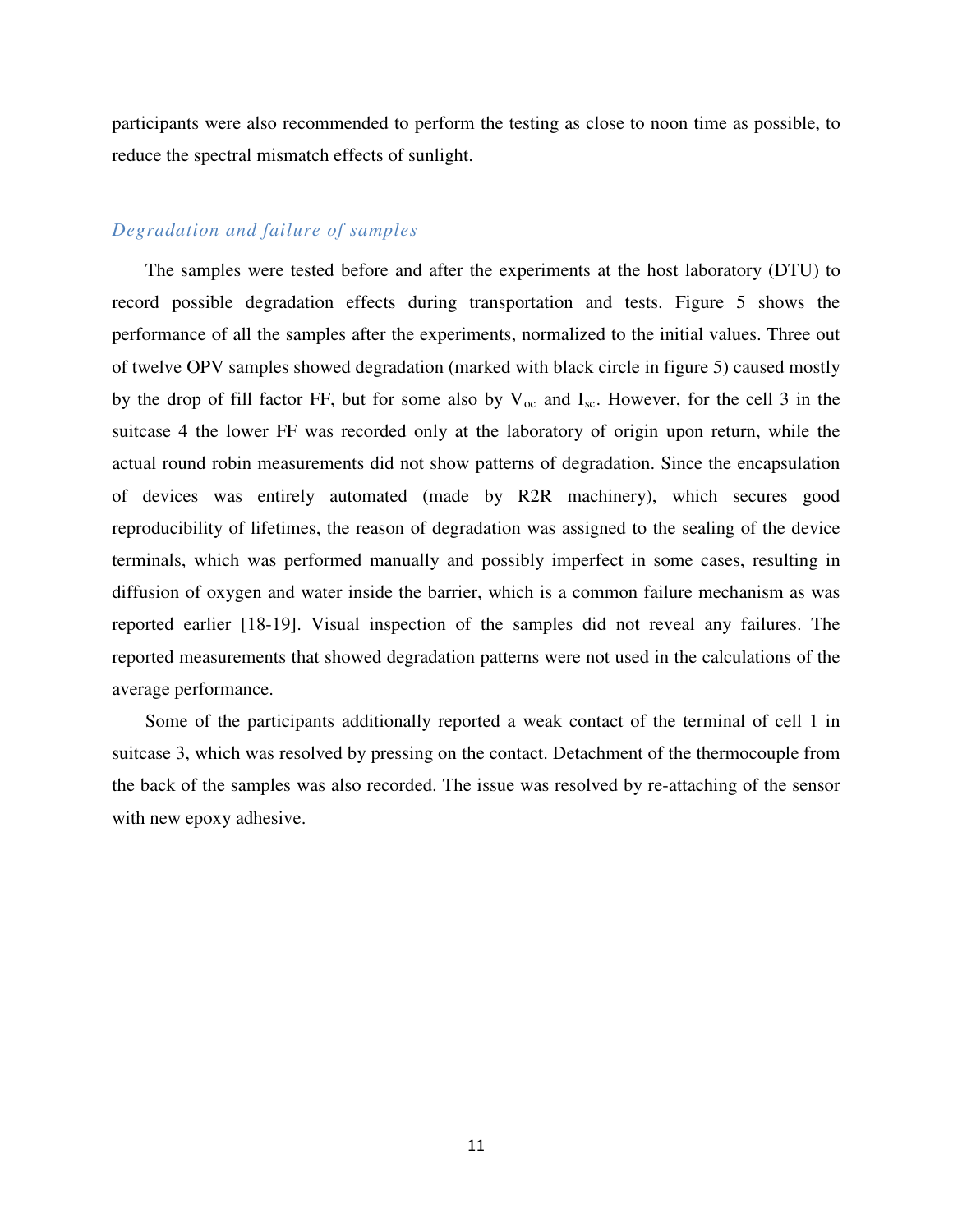

Figure 5. Performance of all the samples after the experiments normalized to the initial values. C1 to C4 refer correspondingly to Cell 1 to Cell 4 in each suitcase (Table 1). The three samples which showed degradation are marked with a black circle.

## *Spread of data*

According to the test protocol the participants were required to record the photocurrent of the reference Si (the Si devices were not calibrated prior to the studies) during testing of each sample, as well as record the local irradiance, if a local sensor was available. 17 labs reported locally recorded global irradiance data, which was typically recorded using a pyranometer positioned in the same plane as the samples. The reported irradiance data was used to normalize the reference Si  $I_{\rm sc}$  data to 1000  $\rm{Wm}^2$ , which was then used to estimate the temperature coefficient for Si devices (the data for all Si devices from four suitcases were combined to improve the statistics and outliers were not taken into account) and normalized the data to temperature. Sample temperature of 40  $^{\circ}$ C was used for normalization. The same procedure was performed for OPV samples. For the latter, however, the OPV  $I_{\rm sc}$  was normalized to the already temperature corrected Si  $I_{sc}$ . To do so the average 1 sun value of Si  $I_{sc}$  was identified, which was 183 mA and this value was used for normalization. Exception was made for the data of the Joint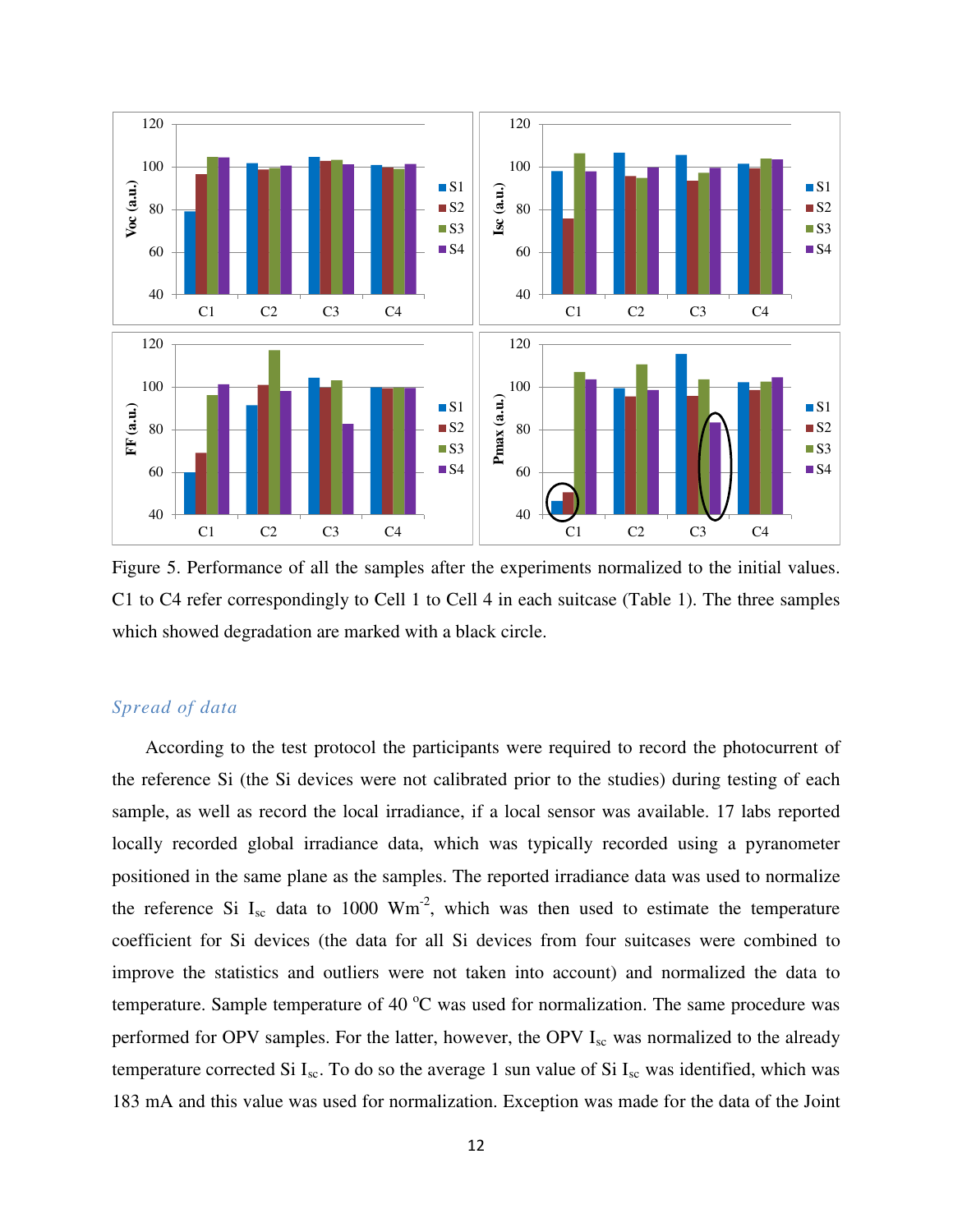Research Center that reported the accurately calibrated and normalized data including the spectral mismatch calibration. In the case of  $V_{\text{oc}}$  only the data above 600 Wm<sup>-2</sup> were used (V<sub>oc</sub> was not corrected to irradiance) for estimation of the temperature coefficients for both OPVs and Si. Table 3 shows the determined coefficients. This method has a number of underestimations, such as:

- Spectral mismatch in different geographic locations and between Si and OPV devices is not taken into account
- In some cases, there is a time delay between measured  $I_{\rm sc}$  and temperature values
- Temperature is measured only on one OPV sample per suitcase and while valid for the other OPV samples, it may not reflect accurately the temperature changes in the Si device
- The temperature range is mostly limited to  $20-50$  °C
- $\bullet$  V<sub>oc</sub> values are not normalized to irradiance

Despite these deviations, the large quantity of the data is believed to give sufficient precision for temperature corrections. To confirm this, p-values were calculated for the different parameters, which represents the statistical significance of the data trend. The results revealed very low pvalues for the three coefficients in the table 3, while a value of 0.07 was observed for the temperature coefficient of  $Si I_{sc}$  suggesting that the data for the former is statistically significant, while for the latter the significance is low. Taken the aforementioned underestimations the obtained values must not be treated as generic, but rather as values that describe the sample behavior under different temperatures for the given method of temperature and device performance measurements.

| <b>Device</b> | $I_{sc}$ temp. coeff. $(\%$ /°C) | $V_{oc}$ temp. coeff. $(\%$ /°C) |
|---------------|----------------------------------|----------------------------------|
| Si device     | 0.12                             | $-0.26$                          |
| OPV device    | 0.17                             | $-0.041$                         |

Table 3: Temperature coefficients of  $I_{\rm sc}$  and  $V_{\rm oc}$  of the test samples

In order to calculate the deviations among the reported measurements, first the data were corrected to a common temperature of 40  $^{\circ}$ C with the temperature coefficients in table 3. Then these were filtered for any outliers caused by device failure or extreme testing conditions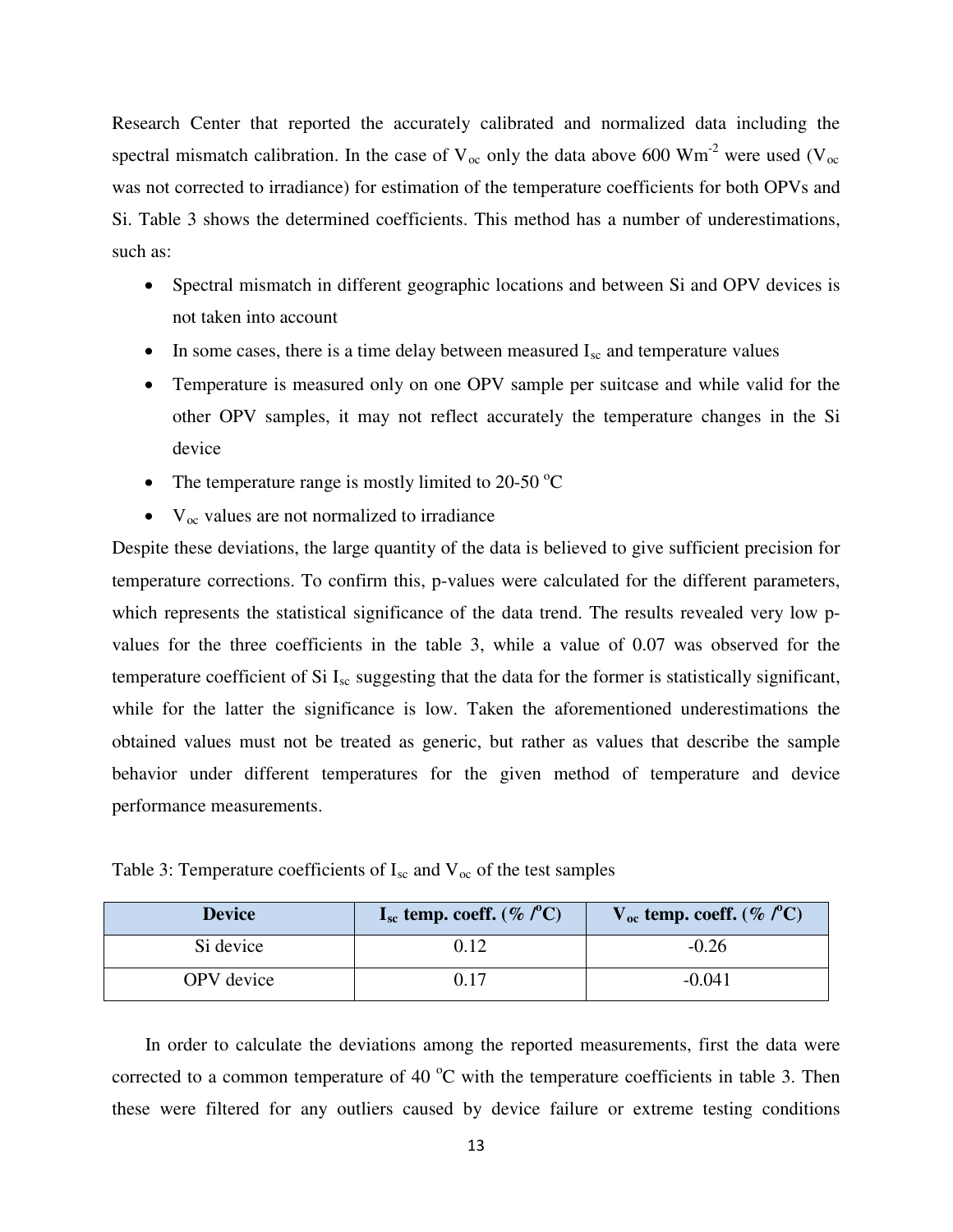(irradiance below 600  $\text{Wm}^2$  or air temperatures below 0 °C). As a next step the average of 5 measurements was calculated for each laboratory (as there were 5 measurements performed for each sample by each laboratory). This was followed by calculation of the weight average of the data among laboratories for the same sample and then re-calculation of a new weighted average using only the data within 10 % deviation from the first weighted average. The weighted average was chosen since some of the laboratories reported less than 5 measurements per sample. Figure 6 shows the distribution of the deviations of all the laboratories for all the cells in each suitcase. The following labeling is used to identify the large deviations:

- The orange columns represent the data that were either qualified as outliers due to extreme testing conditions or were above a deviation of 10 %.
- The red columns represent the degraded samples.
- The black solid lines separate the measurements of each suitcase and the dotted line separates the samples.
- The error bars represent the standard deviation of the 5 measurements.

The actual values of all the deviations are presented in S3 in the supporting document.

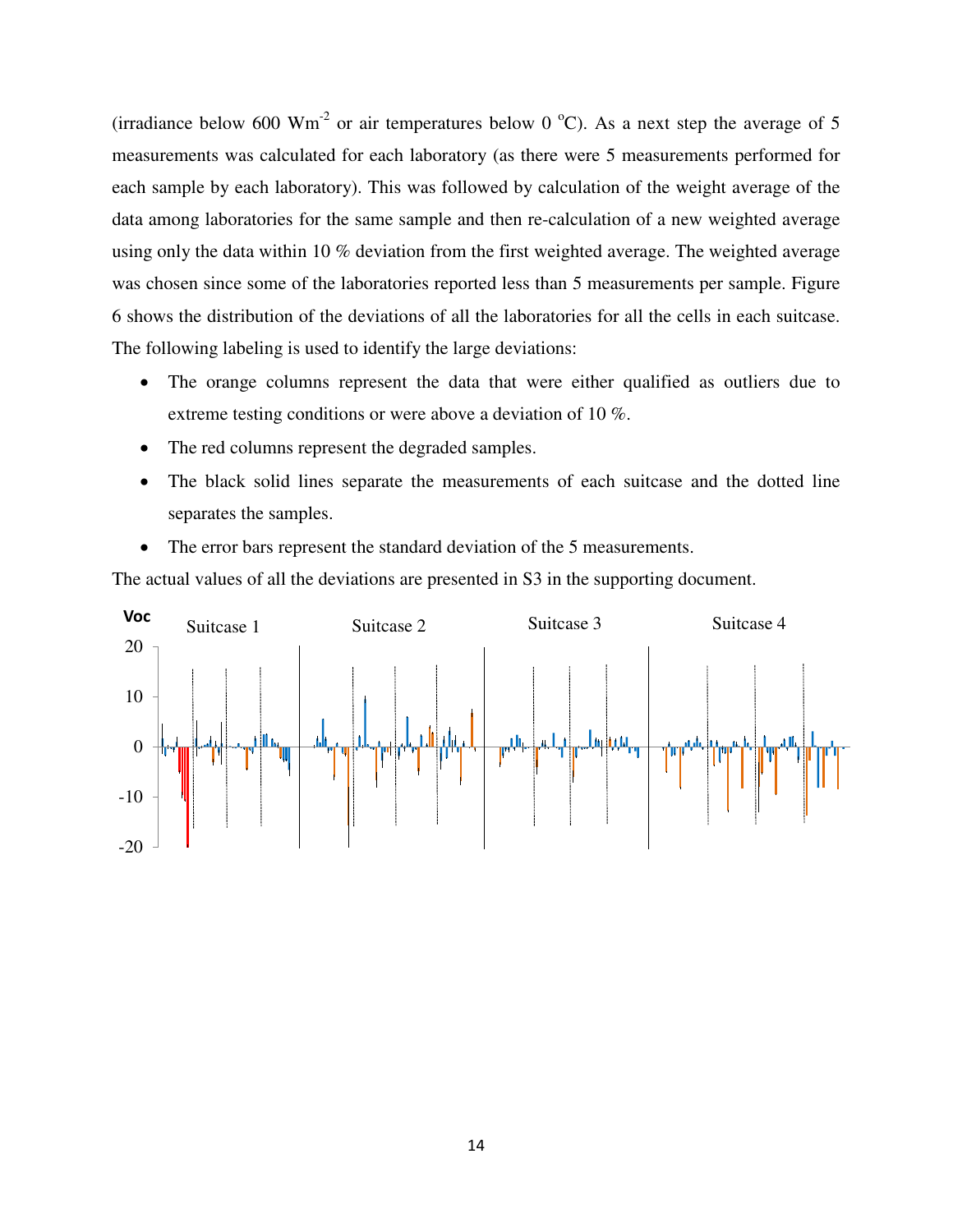

Figure 6. Deviations of reported PV parameters for all the laboratories for each suitcase. The orange columns represent the data that was qualified as an outlier due to extreme testing conditions. The red columns represent the data of degraded devices.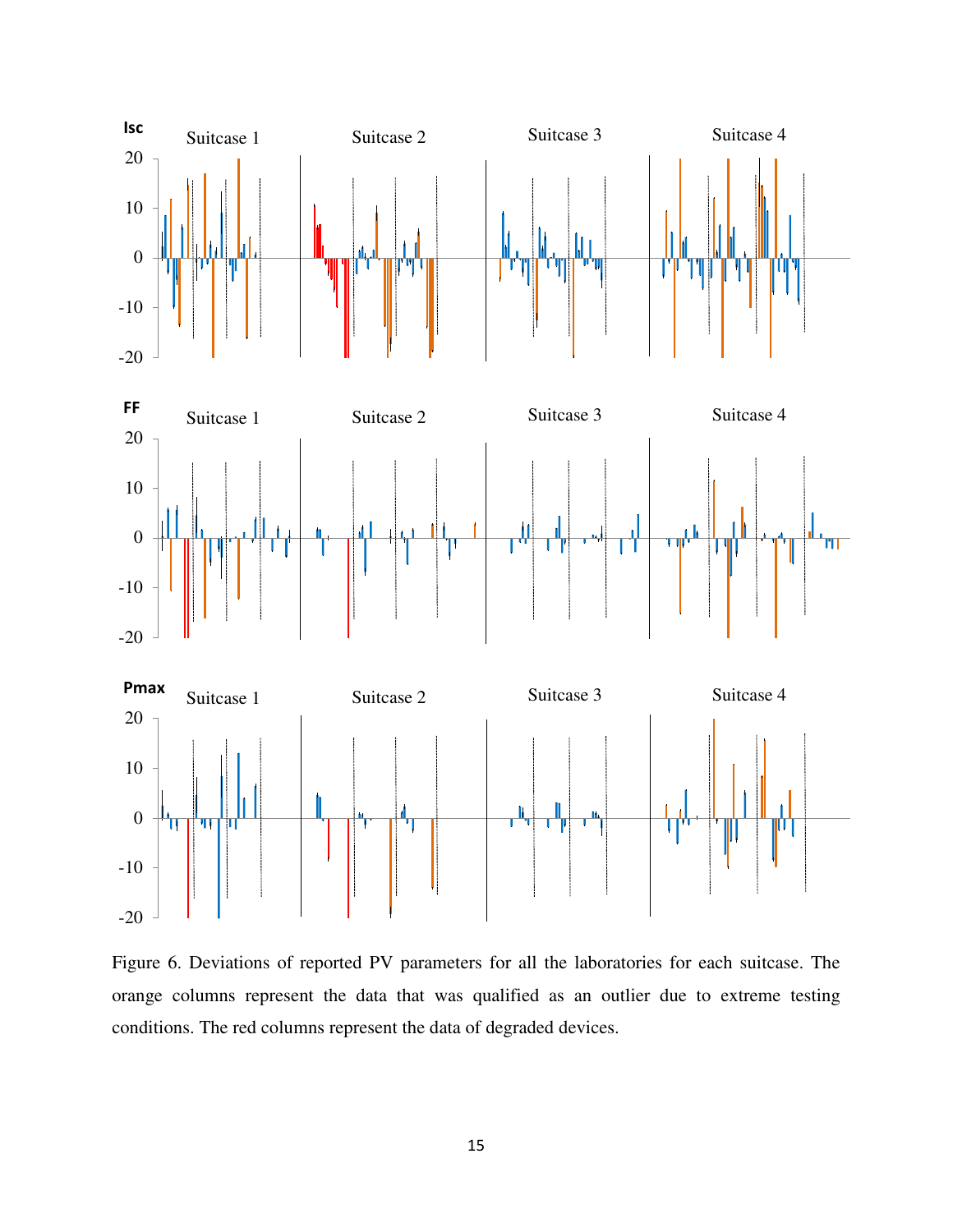Figure 7 shows the standard deviation among the data presented in figure 6 for each sample. Results are shown for both the filtered data (dark blue) and the data with the outliers (light blue). The degraded devices are marked by red. While the calculations of  $I_{\rm sc}$  and  $V_{\rm oc}$  are based on at least 9 and more measurements/labs, for FF and maximum power  $P_{max}$  fewer data points are available (since only some performed IVs or reported FF) and thus may not represent the true spread accurately. According to the results, the agreement among the data is not affected by device failure or critical weather conditions and is somewhere at 5% and less, which is a rather small spread, given the nature of the testing conditions and the device sensitivity towards testing conditions. The data are presented for the case in which  $I_{\rm sc}$  (consequently also  $P_{\rm max}$ ) was normalized to the measured reference Si module. The same calculations made with  $I_{\rm sc}$ normalized to the locally reported irradiance values (with less statistical data, since limited number of laboratories reported irradiance) gave up to 8 % average standard deviations for both  $I_{\rm sc}$  and  $P_{\rm max}$  (the plots of standard deviations of those are provided in S4 in the supporting document). All the values of the standard deviations are given in S5 in the supporting document.

Additionally, the  $V_{oc}$  and  $I_{sc}$  values were compared between the measurements performed by the provided multimeter and the local measuring units, which did not reveal significant differences.

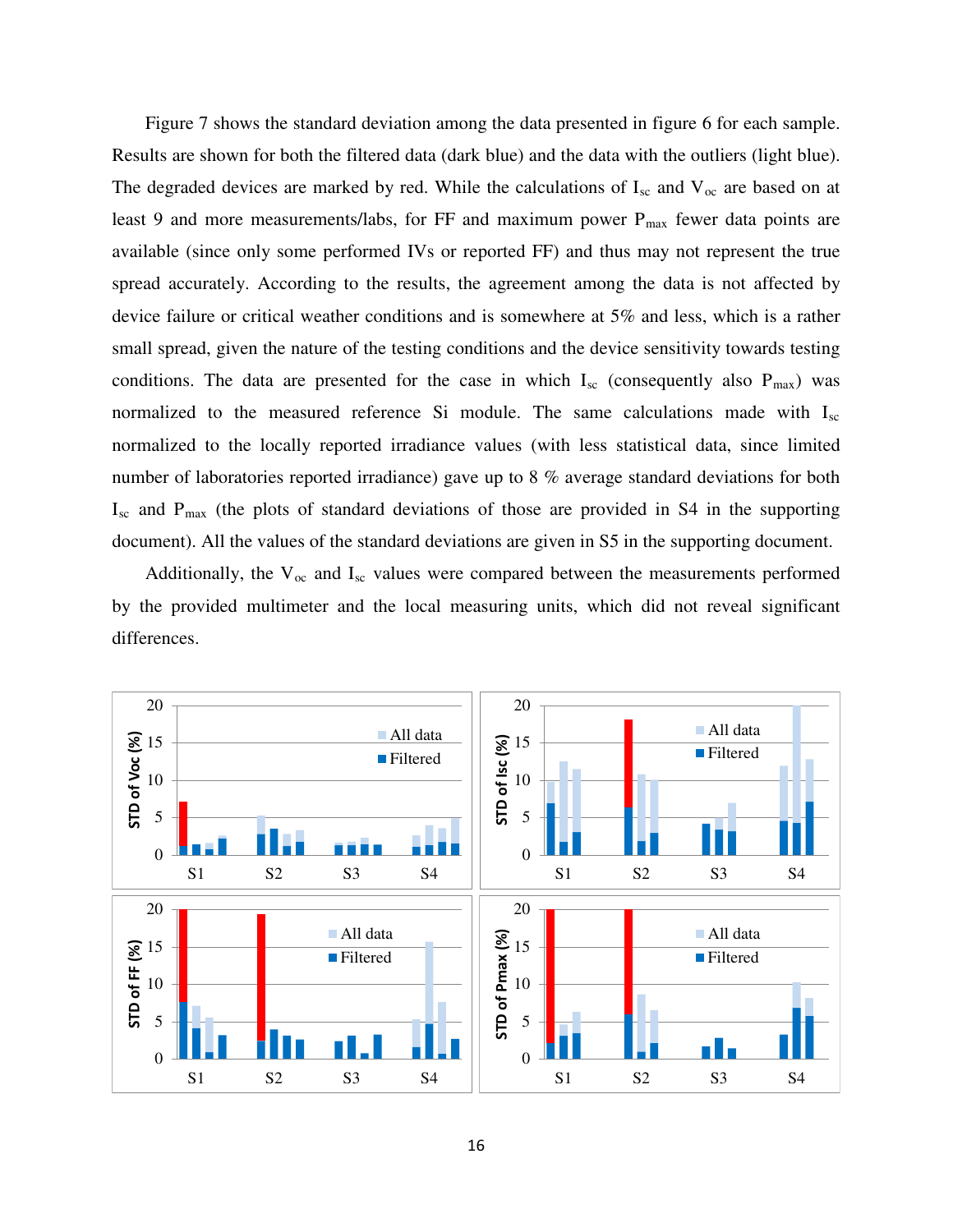Figure 7. Standard deviation for all the devices in each suitcase among the laboratories. Results are shown for both the filtered data (dark blue) and the data including the outliers (light blue). The degraded devices are marked by red. Since  $I_{\rm sc}$  (and consequently  $P_{\rm max}$ ) was normalized to the measured reference Si module there is only 3 columns in the  $I_{SC}$  and  $P_{max}$  plot.

#### *Discussion*

A number of conclusions can be drawn from the results:

1. The internet based coordination allowed the realization of a round robin at a massive scale involving 45 laboratories from all populated continents (excluding Antarctica). The internet based platform allowed having efficient communication with many participants in parallel and quickly resolving any issues and saving time. Additionally, the internet based reporting allowed controlling the format of the data and significantly eased the analyses of the immense amount of data. The online method therefore suggests a novel format of round robin coordination with significantly improved speed and quality of experiments and data reporting.

2. The customized "suitcase" design of the sample holder allowed having good protection of the samples, easy transportation and most importantly did not require special external tools for mounting the samples for measurements. The approach saved both significant amount of time and possible extra costs for installation and measurements of the samples for participants. This also allowed a larger number of participants (especially groups with limited budgets) and therefore, significantly increased the "OPV consortium" for improved and harmonized testing of OPV devices.

3. It is well established that OPVs are rather sensitive to the light spectrum and therefore for sample characterization it is recommended to use light sources as close to real sun light as possible [20]. Additionally, solar simulators often have the problem of limited spatial uniformity of illumination and therefore put constrains on the dimensions of samples that can be accurately characterized [21,22]. Obviously, using the real sun helps avoid costly equipment with aforementioned limitations. The results presented in this manuscript suggest that the accuracy of outdoor testing is not inferior to earlier reported indoor tests [14] and even more accurate in some cases. The spread is confined within approximately 5 % if considering only the tests under reasonable weather conditions (clear sky and above  $0^{\circ}$ C air temperature) and if a reference Si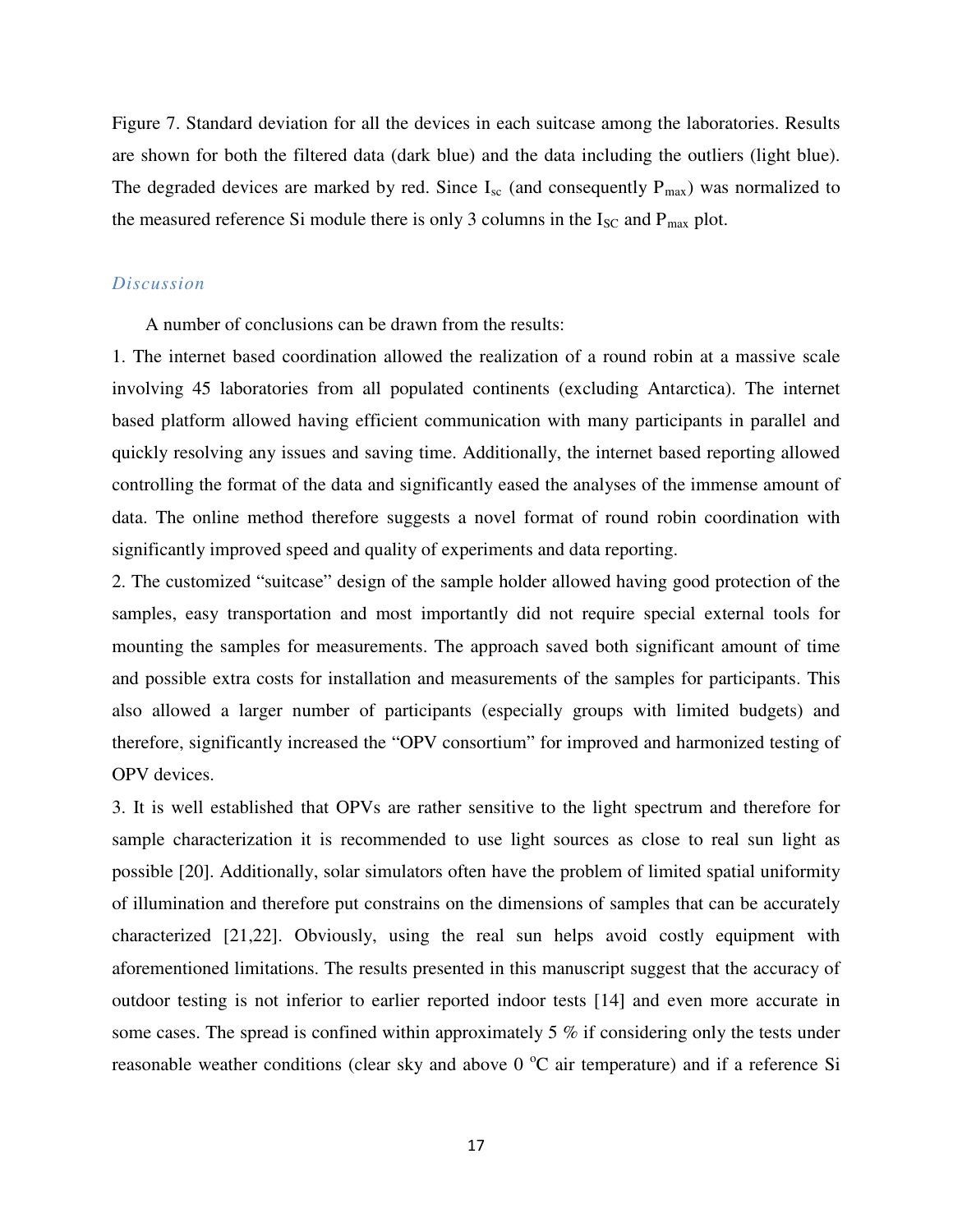module is provided as a reference. If local irradiance data is used then the spread can be up to 8 %, which is still a relatively good value.

4. The tests additionally allowed the participants to address the accuracy of the local irradiance measurements and the procedures of OPV power output measurements.

Based on the aforementioned results it can be concluded that the described approach offers fast and cheap technique for testing and reporting photovoltaic device performances in a reproducible manner using only basic equipment on hand and sharing the samples with a number of laboratories. One has to bear in mind that this regards the consistency of results between laboratories, but does not make a statement about the deviations from the (unknown) true performance of the devices.

#### *Shortcomings*

1. The main shortcoming of the technique is linked to the weather conditions and possibly cannot be used in winter season especially in countries with limited amount of sunny days.

2. The provided multimeter has limited accuracy and thus, needs to be rechecked and calibrated with an accurate source meter prior to and after such studies. Additionally, the multimeter is only suitable for extracting  $V_{\text{oc}}$  and  $I_{\text{sc}}$  parameters, while an appropriate source meter is required for full I-V scan and determination of power output of the device.

3. While the aim of this study was to investigate the deviations among the laboratories, in order to accurately determine the tested sample performance the provided Si reference devices need to be traceably calibrated (including temperature coefficient) and must also contain an integrated temperature sensor. Furthermore spectral mismatch corrections need to be performed.

### **Conclusions**

The article presented a new method of OPV characterization in outdoor conditions using a suitcase sample approach, where the test samples and the testing equipment were packaged in a compact suitcase, which served both as a transportation tool and as a holder for the samples during outdoor round robin testing. Outdoor round robin characterizations of roll-to-roll coated OPV modules were conducted among 45 laboratories worldwide using this method. The study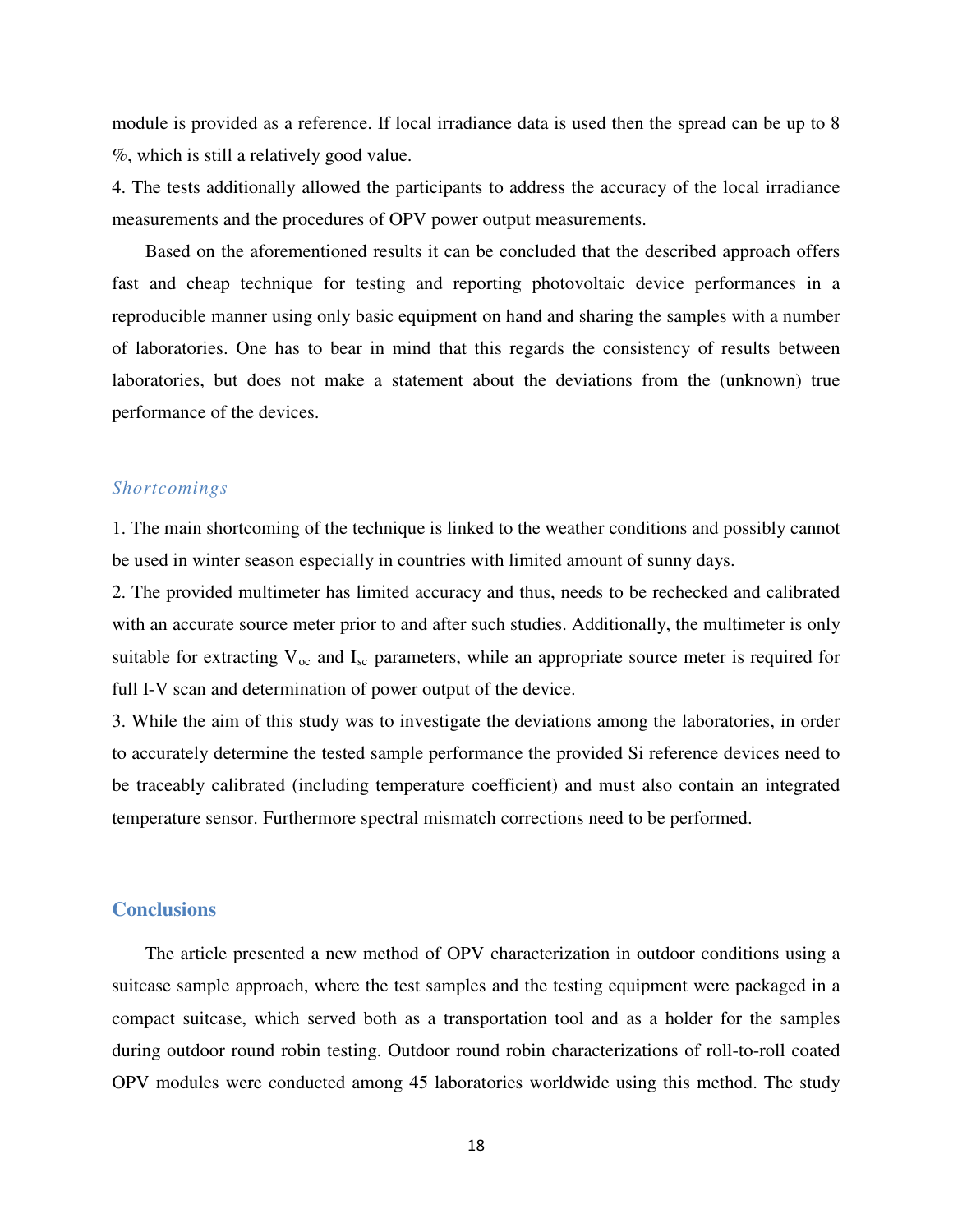additionally involved internet based coordination via a common portal that allowed centralized and efficient communication among the partners and a controlled reporting format of the results. The OPV sample performances were tested at each laboratory and compared with a reference Si module. The results revealed a standard deviation of around 5 % and less for measurements performed on clear sky days. When the data was normalized to local irradiance values, the standard deviations reached up to 8 %, which is still reasonably low compared to earlier reported indoor round robin studies.

Although the technique is applicable only in good weather conditions, based on the aforementioned facts it may offer fast and cheap testing and reporting of performance of organic photovoltaic devices and modules in a comparable and reliable manner and therefore can improve the interoperability among the different groups.

#### **Acknowledgments**

This work has been supported by the EUDP (j.no. 64012-0202), the Danish National Research Foundation, the Eurotech Universities Alliance project "Interface science for photovoltaics (ISPV)", the European Research Infrastructure (SOPHIA), the European Energy Research Alliance (EERA), the Danish Ministry of Science, Innovation and Higher Education under a Sapere Aude Top Scientist grant (no. DFF – 1335-00037A), an Elite Scientist grant (no. 11-116028), MICINN-Spain(Grant # MAT2010-21267-C02-02) including FEDER funds, the UK Department for Business, Innovation & Skills, the Royal Society and the EPSRC for grants EP/G031088, EP/J500021 and EP/K030671.

MN and SAC acknowledge co-funding by the European Regional Development Fund and the Republic of Cyprus through the Research Promotion Foundation (Strategic Infrastructure Project ΝΕΑ ΥΠΟΔΟΜΗ/ΣΤΡΑΤΗ/0308/06). A. E. G.., R. K. M. and E.A.K. thank a financial support from the European Commission's Seventh Framework Programme under Grant Agreement No. 261936.

We who also like to thank Matthieu Manceau from CEA, Organic Modules Laboratory, Phd students Fedlu Kedir and Bedassa Abdisa who did most of the measurement at the Addis Ababa University, and Cleber F. Marchiori, Nicholas E. Monteiro, Lucas F. Lima, Marcelo Einsing from DiNE group.

#### **References**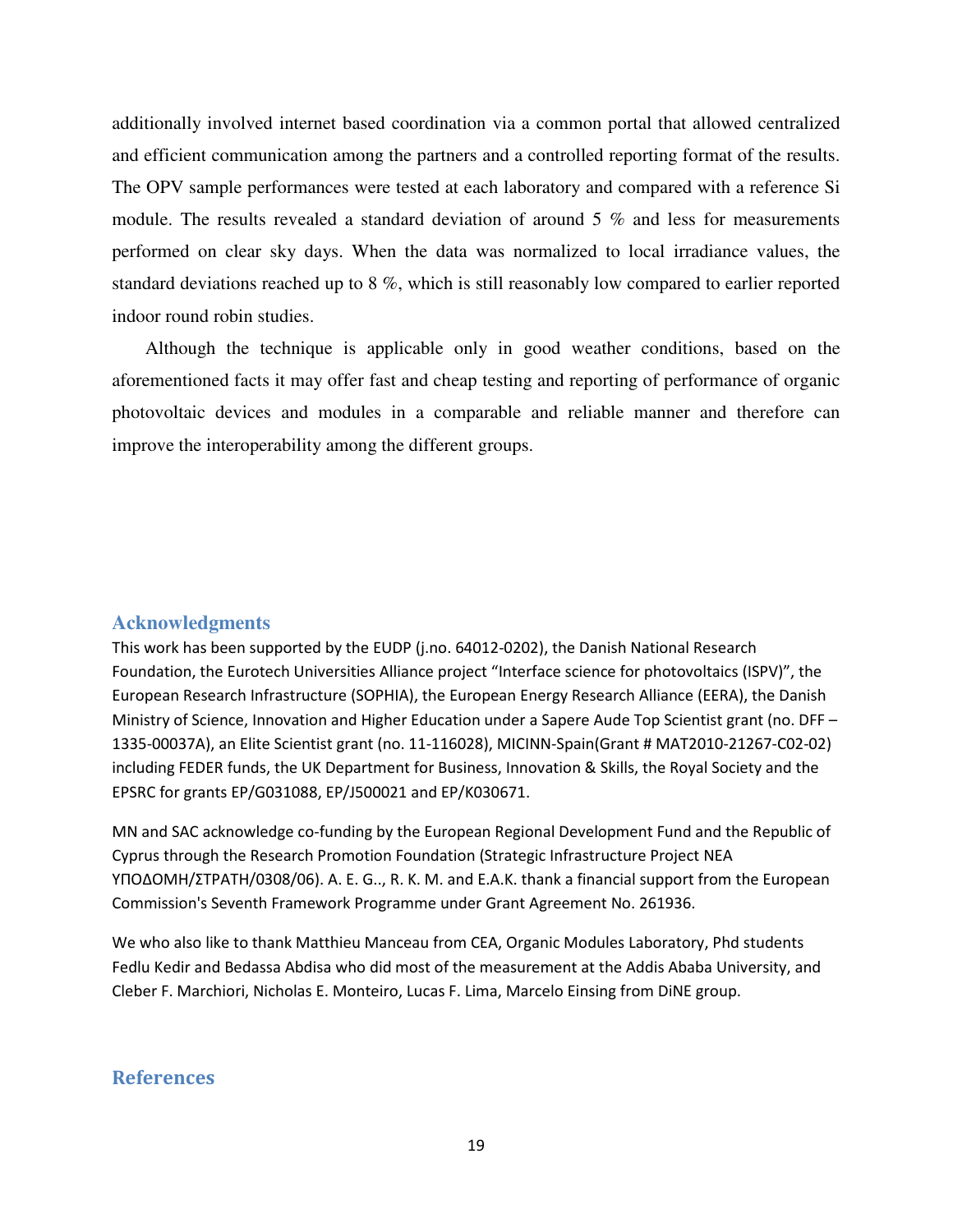- 1. http://www.heliatek.com/newscenter/latest\_news/neuer-weltrekord-fur-organischesolarzellen-heliatek-behauptet-sich-mit-12-zelleffizienz-als-technologiefuhrer/?lang=en
- 2. M. Jørgensen, J. E. Carlé, R. R. Søndergaard, M. Lauritzen, N. A. Dagnæs-Hansen, S. L. Byskov, T. R. Andersen, T. T. Larsen-Olsen, A. P. L. Böttiger, B. Andreasen, L. Fu, L. Zuo, Y. Liu, E. Bundgaard, X. Zhan, H. Chen, F. C. Krebs, The state of organic solar cells – A meta analysis, 119 (2013) 84–93.
- 3. E. J. Luber, J. M. Buriak, Reporting Performance in Organic Photovoltaic Devices, ACS Nano 7 (6) (2013), 4708 – 4714.
- 4. H. Ossenbrink, K. Krebs, R. V. Steenwinckel, Results of the 1984/1985 international round robin calibration summit working group on technology, growth and employment, IEEE (1985) 943–944.
- 5. J. Metzdorf, T. Wittchen, K. Heidler, K. Dehne, R. Shimokawa, F. Nagamine, H. Ossenbrink, L. Fornarini, C. Goodbody, M. Davies, K. Emery, R. Deblasio, Objectives and results of the PEP'87 Round-Robin Calibration of reference cells and modules, in: Proceedings of the 21<sup>st</sup> IEEE Photovoltaic Specialists Conference, Orlando, FL, IEEE (1990) 952–959.
- 6. J. Metzdorf, T. Wittchen, K. Heidler, K. Dehne, R. Shimokawa, F. Nagamine, H. Ossenbrink, L. Fornarini, C. Goodbody, M. Davies, K. Emery, R. Deblasio, The results of the PEP'87 Round-Robin Calibration of reference cells and modules, Final Report, PTB Technical Report PTB-Opt-31, Braunschweig, Germany, November1990, ISBN:3- 89429-067-6.
- 7. C. R. Osterwald, S. Anevsky, A. K. Barua, J. Dubard, K. Emery, D. King, J. Metzdorf, F. Nagamine, R. Shimokawa, N. Udayakumar, Y. X. Wang, W. Zaaiman, A. Zastrow, J.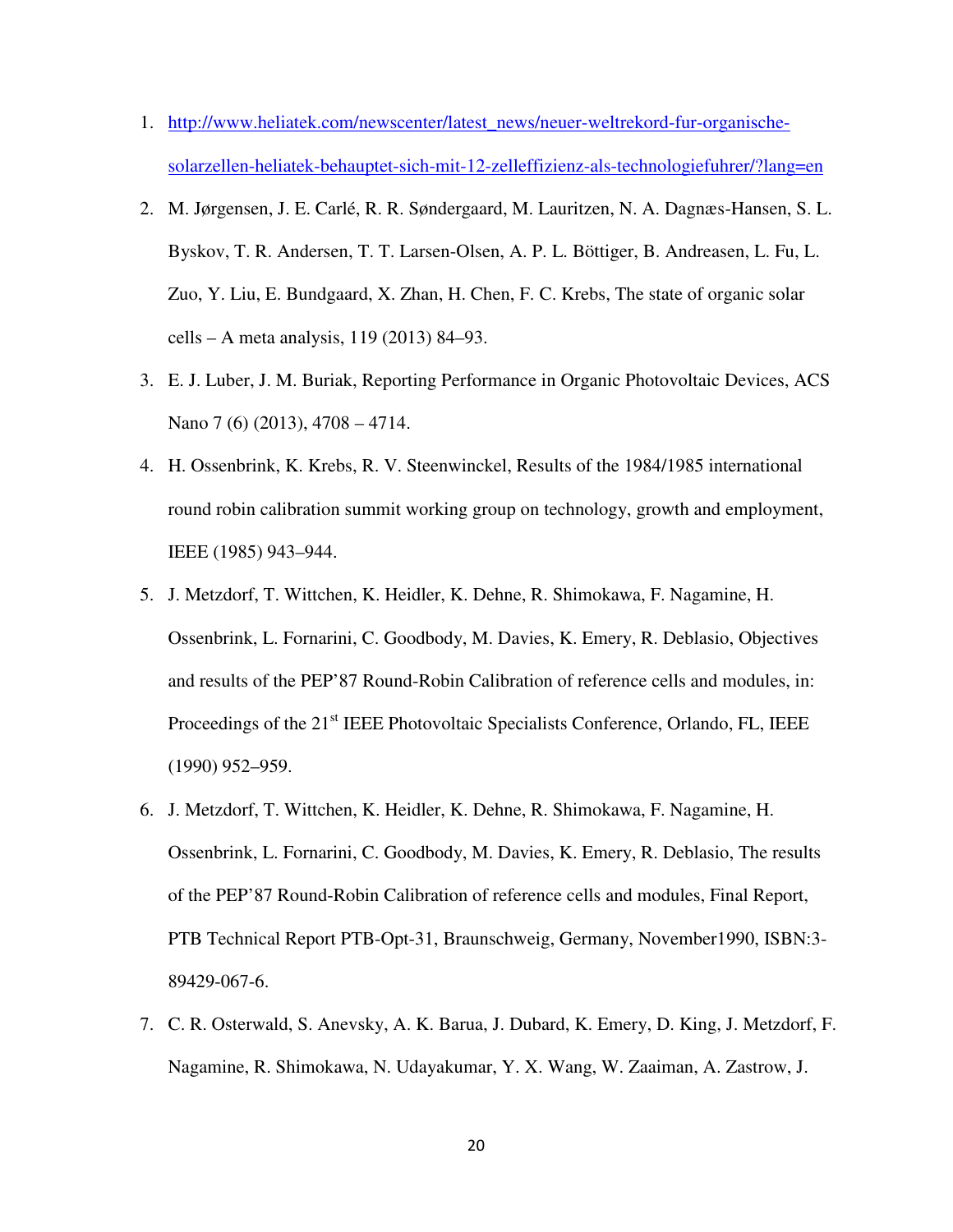Zhang, Results of the PEP'93 Intercomparison of Reference Cell Calibrations and Newer Technology Performance Measurements, in: Proceedings of the 25<sup>th</sup> IEEE Photovoltaic Specialists Conference, Washington, DC, IEEE (1996) 1263–1266.

- 8. C. R. Osterwald, Results of 1992 ASTM cell and module measurement intercomparison, IEEE 1 (1993) 1102–1106.
- 9. C. R. Osterwald, S. Anevsky, K. Bücher, A. K. Barua, P. Chaudhuri, J. Dubard, K. Emery, B. Hansen, D. King, J. Metzdorf, F. Nagamine, R. Shimokawa, Y. X. Wang, T. Wittchen, W. Zaaiman, A. Zastrow, J. Zhang, The world photovoltaic scale: an international reference cell calibration program, Prog. Photovolt: Res. Appl. 7 (1999) 287–297.
- 10. T. R. Betts, R. Gottschalg, D. G. Infield, W. Kolodenny, M. Prorok, T. Zdanowicz, N. van der Borg, H. de Moor, G. Friesen, A. Guerin de Montgareuil, W. Herrmann, Round robin comparison of European outdoor measurement systems, in: Proceedings of the 21<sup>st</sup> European Photovoltaic Solar Energy Conference, 4–8 September (2006) 2447–2451.
- 11. W. Herrmann, S. Mau, F. Fabero, T. Betts, N. van der Borg, K. Kiefer, G. Friesen, W. Zaaiman, Advanced intercomparison testing of PV modules in European test laboratories, in: Proceedings of the  $22<sup>nd</sup>$  European Photovoltaic Solar Energy Conference, 3–7 September (2007) 2506–2510.
- 12. F. C. Krebs, S. A. Gevorgyan, B. Gholamkhass, S. Holdcroft, C. Schlenker, M. E. Thompson, B. C. Thompson, D. Olson, D. S. Ginley, S. E. Shaheen, H. N. Alshareef, J. W. Murphy, W. J. Youngblood, N. C. Heston, J. R. Reynolds, S. J. Jia, D. Laird, S. M. Tuladhar, J. G. A. Dane, P. Atienzar, J. Nelson, J. M. Kroon, M. M. Wienk, R. A. J. Janssen, K. Tvingstedt, F. L. Zhang, M. Andersson, O. Inganas, M. Lira-Cantu, R. de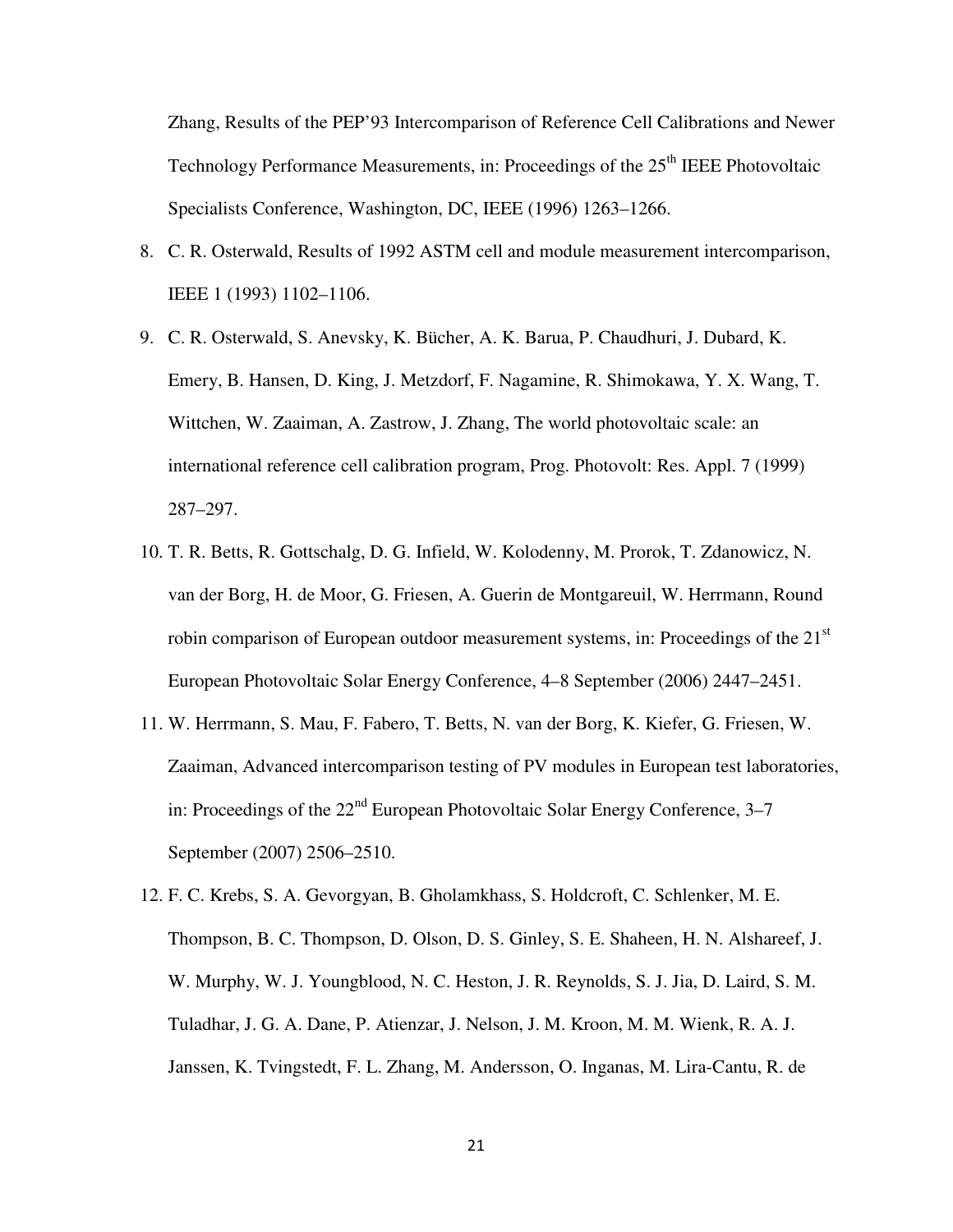Bettignies, S. Guillerez, T. Aernouts, D. Cheyns, L. Lutsen, B. Zimmermann, U. Wurfel, M. Niggemann, H. F. Schleiermacher, P. Liska, M. Gratzel, P. Lianos, E. A. Katz, W. Lohwasser, B. Jannon, A round robin study of flexible large-area roll-to-roll processed polymer solar cell modules, Solar Energy Materials & Solar Cells 93 (2009) 1968–1977.

- 13. T. T. Larsen-Olsen, F. Machui, B. Lechene, S. Berny, D. Angmo, R. Søndergaard, N. Blouin, W. Mitchell, S. Tierney, T. Cull, P. Tiwana, F. Meyer, M. Carrasco-Orozco, A. Scheel, W. Lövenich, R. de Bettignies, C. J. Brabec, F. C. Krebs, Round-Robin Studies as a Method for Testing and Validating High-Efficiency ITO-Free Polymer Solar Cells Based on Roll-to-Roll-Coated Highly Conductive and Transparent Flexible Substrates, Advanced Energy Materials 2 (2012) 1091–1094.
- 14. S. A. Gevorgyan, O. Zubillaga, J. M. V. de Seoane, M. Machado, E. A. Parlak, N. Tore, E. Voroshazi, T. Aernouts, H. Müllejans, G. Bardizza, N. Taylor, W. Verhees, J. M. Kroon, P. Morvillo, C. Minarini, F. Roca, F. A. Castro, S. Cros, B. Lechêne, J. F. Trigo, C. Guillén, J. Herrero, B. Zimmermann, S. B. Sapkota, C. Veit, U. Würfel, P. S. Tuladhar, J. R Durrant, S. Winter, S. Rousu, M. Välimäki, V. Hinrichs, S. R. Cowan, D. C. Olson, P. Sommer-Larsen, F. C. Krebs, Round Robin Performance Testing of Organic Photovoltaic Devices, Renewable Energy 63 (2014) 376 – 387.
- 15. S. A. Gevorgyan, A. J. Medford, E. Bundgaard, S. B. Sapkota, H. F. Schleiermacher, B. Zimmermann, U. Wurfel, A. Chafiq, M. Lira-Cantu, T. Swonke, M. Wagner, C. J. Brabec, O. O. Haillant, E. Voroshazi, T. Aernouts, R. Steim, J. A. Hauch, A. Elschner, M. Pannone, M. Xiao, A. Langzettel, D. Laird, M. T. Lloyd, T. Rath, E. Maier, G. Trimmel, M. Hermenau, T. Menke, K. Leo, R. Rosch, M. Seeland, H. Hoppe, T. J. Nagle, K. B. Burke, C. J. Fell, D. Vak, T. B. Singh, S. E. Watkins, Y. Galagan, A. Manor, E. A.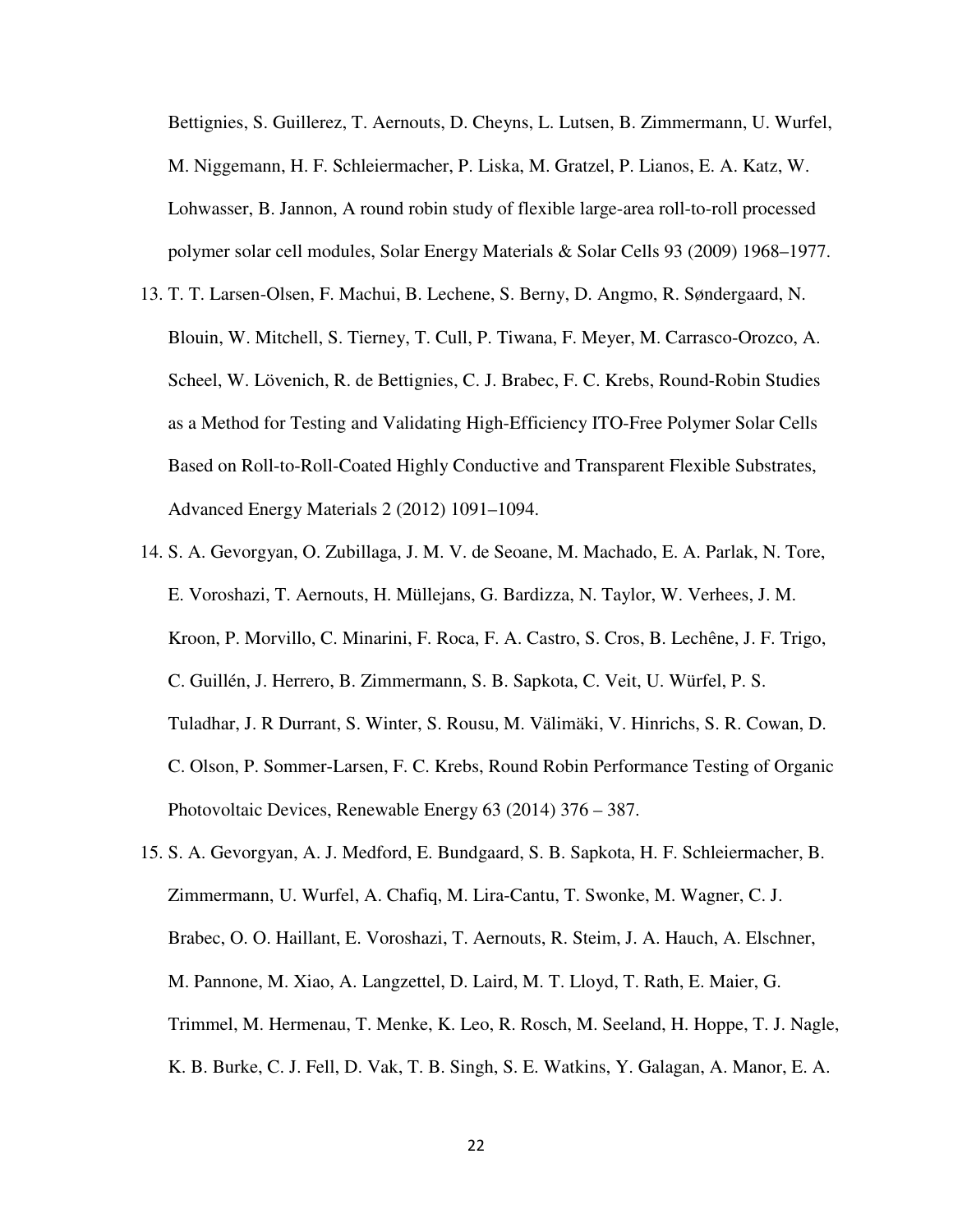Katz, T. Kim, K. Kim, P. M. Sommeling, W. J. H. Verhees, S. C. Veenstra, M. Riede, M. G. Christoforo, T. Currier, V. Shrotriya, G. Schwartz, F. C. Krebs, An inter-laboratory stability study of roll-to-roll coated flexible polymer solar modules, Solar Energy Materials & Solar Cells 95 (2011) 1398–1416.

- 16. R. R. Søndergaard, T. Makris, P. Lianos, A. Manor, E. A. Katz, W. Gong, S. M. Tuladhar, J. Nelson, R. Tuomi, P. Sommeling, S. C. Veenstra, A. Rivaton, A. Dupuis, G. Teran-Escobar, M. Lira-Cantu, S. B. Sapkota, B. Zimmermann, U. Würfel, A. Matzarakism, F. C. Krebs, The use of polyurethane as encapsulating method for polymer solar cells – An inter laboratory study on outdoor stability in 8 countries, Solar Energy Materials & Solar Cells 99 (2012) 292–300.
- 17. D. Angmo, I. Gonzalez-Valls, S. Veenstra, W. Verhees, S. Sapkota, S. Schiefer, B. Zimmermann, Y. Galagan, J. Sweelssen, M. Lira- Cantu, R. Andriessen, J. M. Kroon, F. C. Krebs, Low-cost upscaling compatibility of five different ITO-free architectures for polymer solar cells, Journal of Applied Polymer Science 130 (2013) 944–954.
- 18. S. A. Gevorgyan, M. V. Madsen, H. F. Dam, M. Jørgensen, C. J. Fell, K. F. Anderson, B. C. Duck, A. Mescheloff, E. A. Katz, A. Elschner, R. Roesch, H. Hoppe, M. Hermenau, M. Riede, F. C. Krebs, Interlaboratory outdoor stability studies of flexible roll-to-roll coated organic photovoltaic modules: Stability over 10,000 h, Solar Energy Materials & Solar Cells 116 (2013) 187–196.
- 19. D.M Tanenbaum, H.F. Dam, R. Rösch, M. Jørgensen, H. Hoppe, F.C. Krebs, Edge sealing for low cost stability enhancement of roll-to-roll processed flexible polymer solar cell modules, Solar Energy Materials & Solar Cells 97 (2012) 157–163.